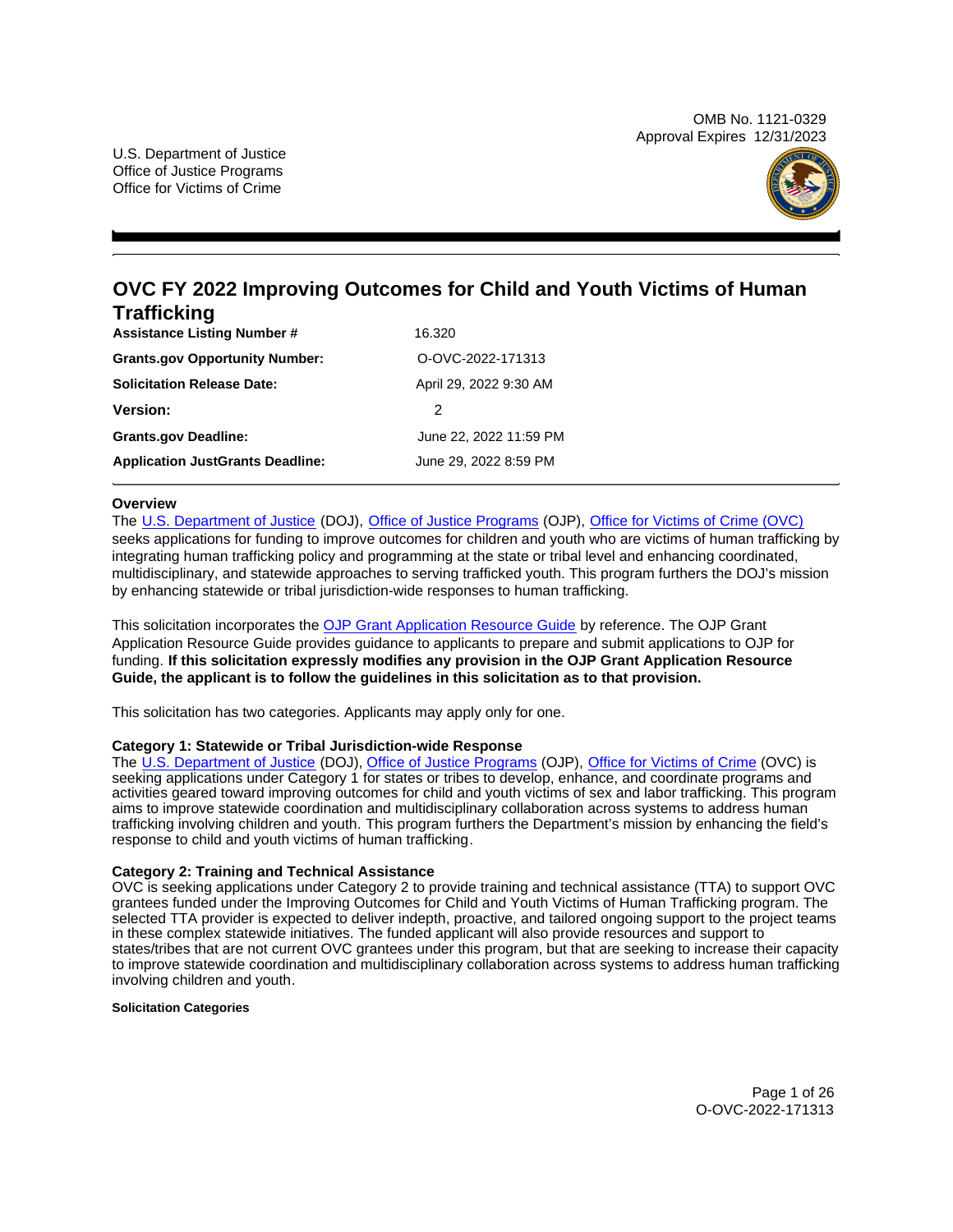| <b>Competition ID</b>                          | Category *                                       | Number of<br>Awards | <b>Dollar Amount for</b><br>Award | Performance<br><b>Start Date</b> | Performance<br><b>Duration</b><br>(Months) |
|------------------------------------------------|--------------------------------------------------|---------------------|-----------------------------------|----------------------------------|--------------------------------------------|
| C-OVC-2022-00022-PROD Tribal Jurisdiction-wide | Category 1: Statewide or<br>Response             | 3                   | \$1,500,000.00                    | 10/1/22 12:00<br>AM              | 36                                         |
| C-OVC-2022-00023-PROD                          | Category 2: Training and<br>Technical Assistance |                     | \$1,000,000.00                    | 10/1/22 12:00<br>AM              | 36                                         |

## **Eligible Applicants:**

For profit organizations other than small businesses, Native American tribal governments (Federally recognized), Nonprofits having a 501(c)(3) status with the IRS, other than institutions of higher education, Public and State controlled institutions of higher education, Small businesses, State governments

## **Eligible Applicants Category 1: Statewide or Tribal Jurisdiction-wide Response**

- State governments\*
- Native American tribal governments (Federally recognized)

## **Eligible Applicants Category 2: Training and Technical Assistance**

- Public and State controlled institutions of higher education
- Nonprofits having a  $501(c)(3)$  status with the IRS, other than institutions of higher education
- For profit organizations other than small businesses
- Small businesses

For purposes of this solicitation, "state" means any state of the United States, the District of Columbia, the Commonwealth of Puerto Rico, the Virgin Islands, Guam, American Samoa, and the Commonwealth of the Northern Mariana Islands.

Eligible subrecipients are states, units of local government, federally recognized Indian tribal governments (as determined by the Secretary of the Interior), and nonprofit (defined as an organization that is described in section 501(c)(3) of Title 26 and is exempt from taxation under 501(a) of such title) organizations (including tribal nonprofits).

Grantees awarded funding in FY 2019–2021 under the Improving Outcomes for Child and Youth Victims of Human Trafficking solicitation are not eligible to apply for funding under this solicitation, unless the new proposal outlines new services, cost items, or a distinct geographic scope not included in the FY 2019–2021 application.

All recipients and subrecipients (including any for-profit organization) must forgo any profit or management fee.

Nonprofit organizations that hold money in offshore accounts for the purpose of avoiding paying the tax described in 26 U.S.C. § 511(a) are not eligible to apply.

Category 2 applicants must clearly demonstrate their knowledge and experience in victim services, human trafficking, child and youth victimization, child welfare, juvenile justice, runaway and homeless youth, law enforcement, mental health, and other key components identified by the applicant. Particularly, applicants must demonstrate their knowledge and experience with identifying and responding to labor trafficking. OVC will give special consideration to applicants that have experience providing technical assistance to comprehensive, multisystem planning and implementation efforts to respond to child and youth issues using multidisciplinary

Page 2 of 26 O-OVC-2022-171313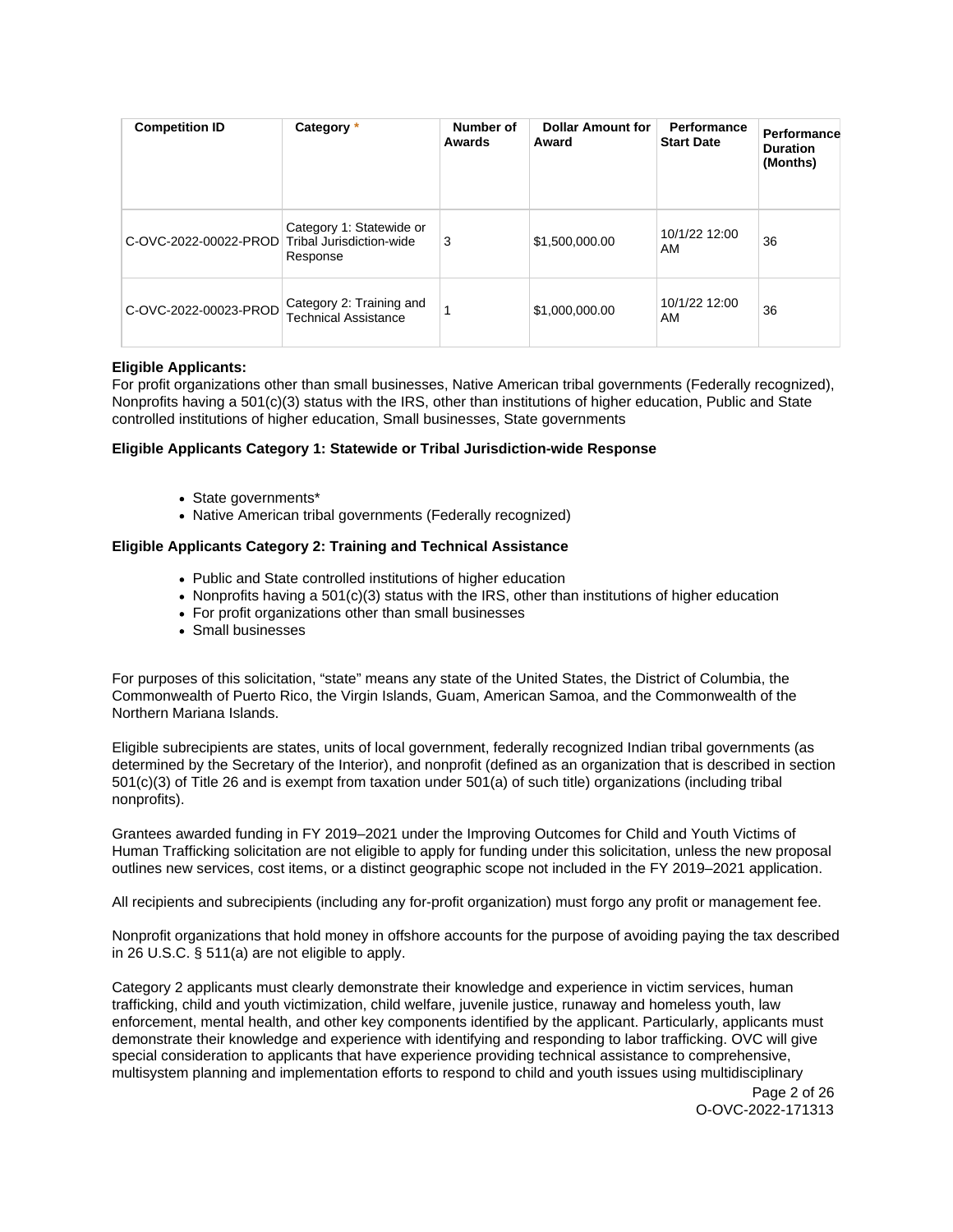<span id="page-2-0"></span>partnerships, balanced approaches, and data-driven strategies, and that demonstrate a desire to expand their efforts to strengthen the response to child and youth victims of human trafficking across systems.

To advance Executive Order 13929 Safe Policing for Safe Communities, the Attorney General determined that all state, local, and university or college law enforcement agencies must be certified by an approved independent credentialing body or have started the certification process to be eligible for FY 2022 DOJ discretionary grant funding. To become certified, the law enforcement agency must meet two mandatory conditions: (1) the agency's use-of-force policies adhere to all applicable federal, state, and local laws; and (2) the agency's use-of-force policies prohibit chokeholds except in situations where use of deadly force is allowed by law. The certification requirement also applies to law enforcement agencies receiving DOJ discretionary grant funding through a subaward. For detailed information on this certification requirement, please visit [https://cops.usdoj.gov/SafePolicingEO](https://cops.usdoj.gov/SafePolicingEO%20) to access the Standards for Certification on Safe Policing for Safe Communities, the Implementation Fact Sheet, and the List of Designated Independent Credentialing Bodies.

OVC will consider applications under which two or more entities would carry out the federal award; however, only one entity may be the applicant. Any others must be proposed as subrecipients (subgrantees). For additional information on subawards, see the [OJP Grant Application Resource Guide](https://www.ojp.gov/funding/Apply/Resources/Grant-App-Resource-Guide.htm) 

OVC may elect to fund applications submitted under this FY 2022 solicitation in future fiscal years, dependent on, among other considerations, the merit of the applications and the availability of appropriations.

## **Contact Information**

For technical assistance with submitting the Application for Federal Assistance standard form (SF-424) and a Disclosure of Lobbying Activities form (SF-LLL) in [Grants.gov](https://Grants.gov), contact the [Grants.gov](https://Grants.gov) Customer Support Hotline at 800-518-4726, 606-545-5035, [Grants.gov Customer Support,](https://www.grants.gov/web/grants/support.html) or [support@grants.gov.](mailto:support@grants.gov) The [Grants.gov](https://Grants.gov) Support Hotline operates 24 hours a day, 7 days a week, except on federal holidays.

For technical assistance with submitting the full application in DOJ's Justice Grants System (JustGrants), contact the JustGrants Service Desk at 833-872-5175 or [JustGrants.Support@usdoj.gov](mailto:JustGrants.Support@usdoj.gov). The JustGrants Service Desk operates 5 a.m. to 9 p.m. eastern time Monday-Friday and 9 a.m. to 5 p.m. Saturday, Sunday, and Federal holidays.

For assistance with any other requirements of this solicitation, contact the OJP Response Center by telephone at 800-851-3420 or TTY: 301-240-6310 (hearing impaired only), or by email at [grants@ncjrs.gov.](mailto:grants@ncjrs.gov) The OJP Response Center hours of operation are 10:00 a.m. to 6:00 p.m., eastern time Monday–Friday, and 10:00 a.m. to 8:00 p.m. on the solicitation closing date.

#### **Submission Information**

Applications will be submitted to DOJ in two steps:

**Step 1:** The applicant must submit by the [Grants.gov](https://Grants.gov) deadline the required Application for Federal Assistance standard form (SF)-424 and a Disclosure of Lobbying Activities (SF-LLL) form when they register in [Grants.gov](https://Grants.gov) at [https://www.grants.gov/web/grants/register.html.](https://www.grants.gov/web/grants/register.html) To register in [Grants.gov](https://Grants.gov), the applicant will need to ensure that its System for Award Management (SAM) registration is current.

**Step 2:** The applicant must then submit the **full application,** including attachments, in JustGrants at [JustGrants.usdoj.gov.](https://justicegrants.usdoj.gov/) To be considered timely, the full application must be submitted in JustGrants by the JustGrants application deadline. OJP encourages applicants to review the "How to Apply" section in the [OJP](https://www.ojp.gov/funding/apply/ojp-grant-application-resource-guide#apply) [Grant Application Resource Guide](https://www.ojp.gov/funding/apply/ojp-grant-application-resource-guide#apply) and the [JustGrants website](https://justicegrants.usdoj.gov/news) for more information, resources, and training.

## **Pre-Application Webinar**

OVC will conduct one pre-application webinar during which OVC staff will review the solicitation requirements and conduct a question and answer session with interested potential applicants. Participation is optional. When the webinar has been scheduled, the details and registration information will be available at

> Page 3 of 26 O-OVC-2022-171313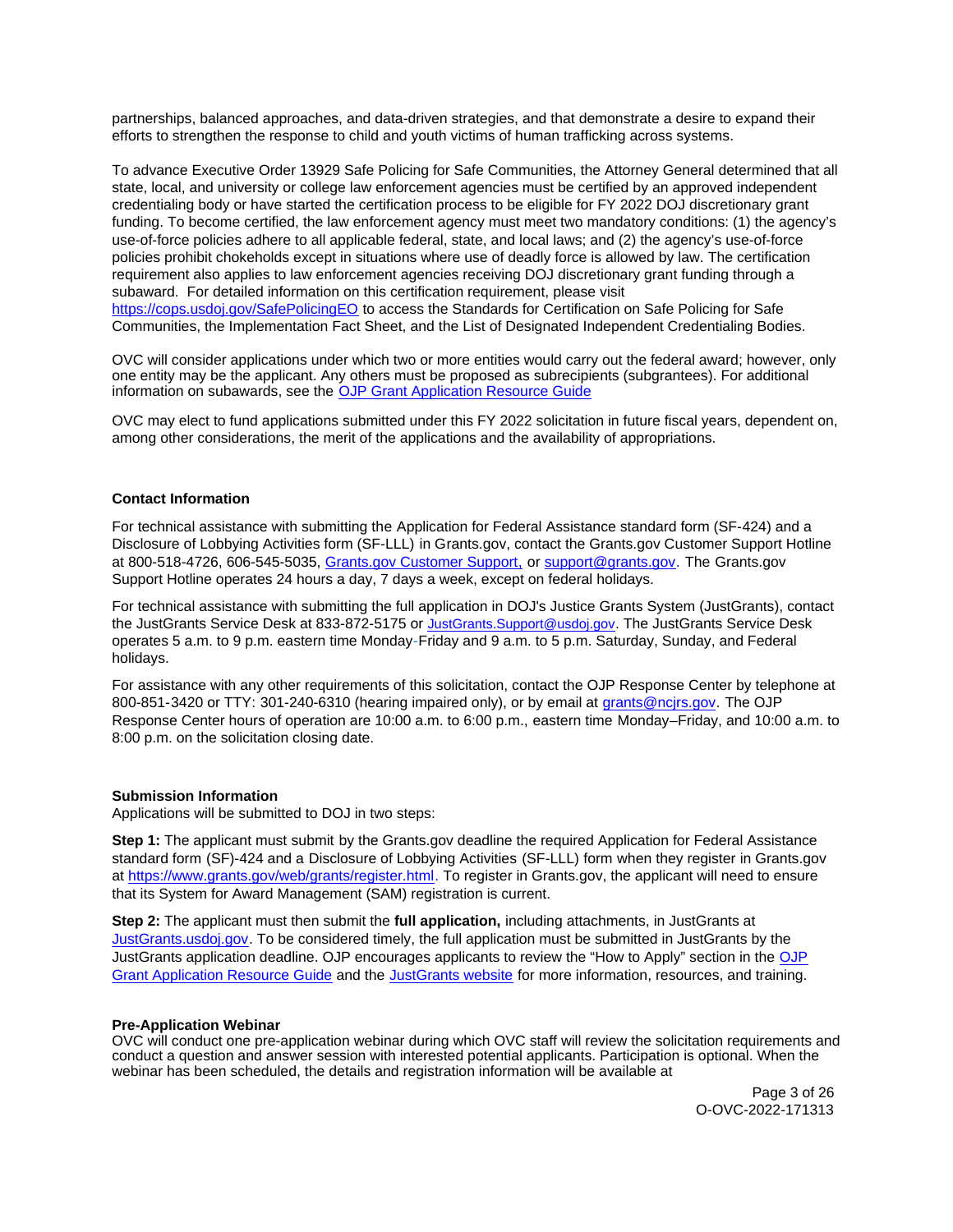[https://ovc.ojp.gov/funding/funding-webinars.](https://ovc.ojp.gov/funding/funding-webinars)

Page 4 of 26 O-OVC-2022-171313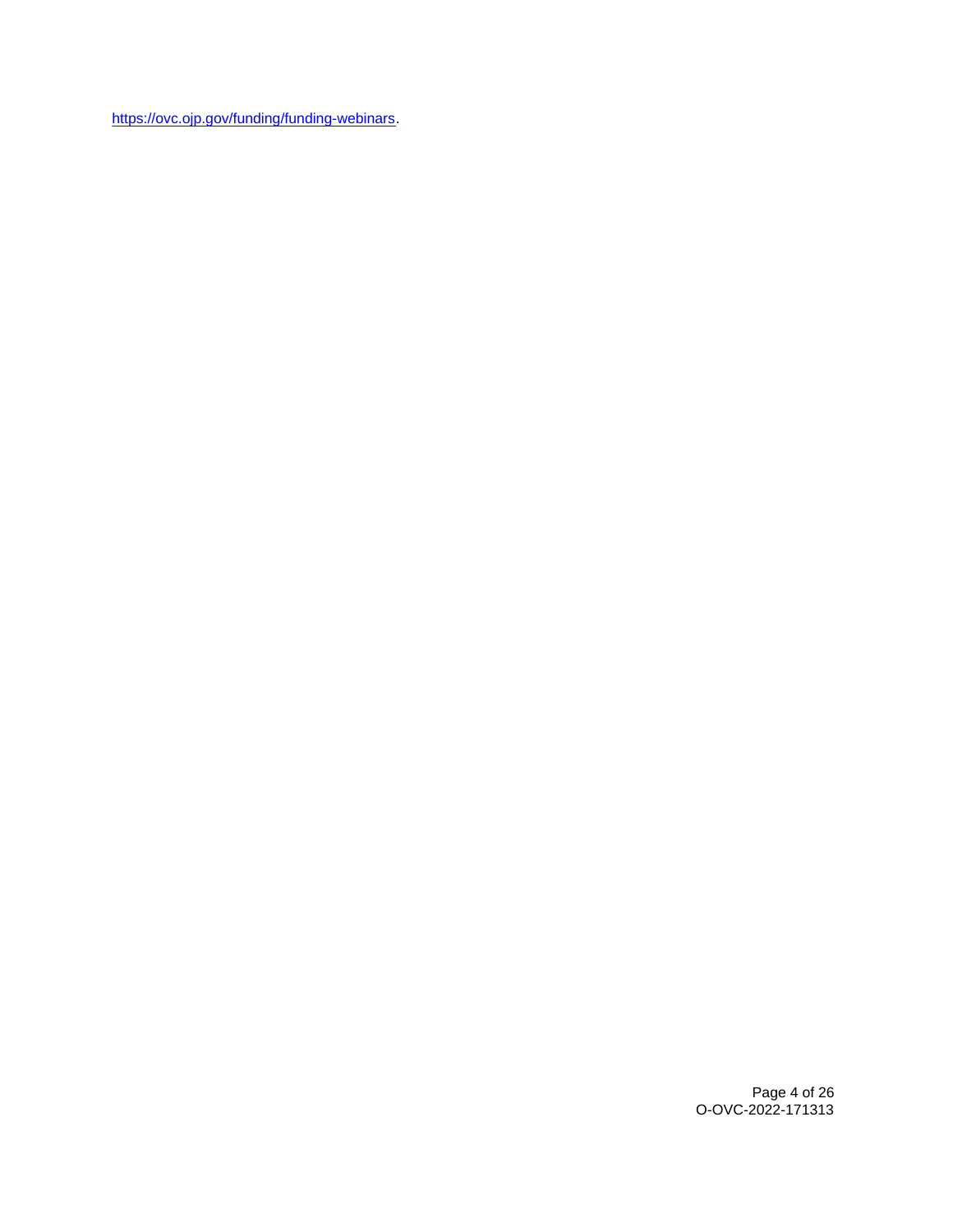## **Contents**

| <b>Contact Information</b>                                                              | 3               |
|-----------------------------------------------------------------------------------------|-----------------|
| Submission Information                                                                  | 3               |
| Pre-Application Webinar                                                                 | 3               |
| <b>Program Description</b>                                                              | $\overline{7}$  |
| Overview                                                                                | $\overline{7}$  |
| <b>Statutory Authority</b>                                                              | $\overline{7}$  |
| Specific Information                                                                    | $\overline{7}$  |
| Goals, Objectives, Deliverables, and Timeline                                           | $\overline{7}$  |
| Category 1: Statewide or Tribal Jurisdiction-wide Response Goals                        | $\overline{7}$  |
| Category 1: Statewide or Tribal Jurisdiction-wide Response Objectives                   | 8               |
| Category 1: Statewide or Tribal Jurisdiction-wide Response Deliverables                 | 8               |
| Category 2: Training and Technical Assistance Goals                                     | 10              |
| Category 2: Training and Technical Assistance Objectives                                | 10              |
| Category 2: Training and Technical Assistance Deliverables                              | 10              |
| Evidence-Based Programs or Practices                                                    | 11              |
| Information Regarding Potential Evaluation of Programs and Activities                   | 11              |
| <b>OJP Priority Areas</b>                                                               | 11              |
| <b>Federal Award Information</b>                                                        | 12              |
| Awards, Amounts and Durations                                                           | 12 <sup>2</sup> |
| <b>Continuation Funding Intent</b>                                                      | 13              |
| Availability of Funds                                                                   | 13              |
| <b>Types of Awards</b>                                                                  | 13              |
| Financial Management and System of Internal Controls                                    | 13              |
| <b>Budget Information</b>                                                               | 13              |
| Cost Sharing or Matching Requirement                                                    | 13              |
| Pre-agreement Costs (also known as Pre-award Costs)                                     | 14              |
| Limitation on Use of Award Funds for Employee Compensation: Waiver                      | 14              |
| Prior Approval, Planning, and Reporting of Conference/Meeting/Training Costs            | 14              |
| Costs Associated with Language Assistance (if applicable)                               | 14              |
| <b>Eligibility Information</b>                                                          | 14              |
| Application and Submission Information                                                  | 14              |
| Information to Complete the Application for Federal Assistance (SF-424)                 | 14              |
| Standard Applicant Information (JustGrants 424 and General Agency Information)          | 15              |
| Proposal Abstract                                                                       | 15              |
| <b>Proposal Narrative</b>                                                               | 15              |
| Goals, Objectives, Deliverables, and Timeline                                           | 18              |
| <b>Budget and Associated Documentation</b>                                              | 18              |
| Budget Worksheet and Budget Narrative (Web-based Form)                                  | 18              |
| Indirect Cost Rate Agreement (if applicable)                                            | 19              |
| Financial Management Questionnaire (including applicant disclosure of high-risk status) | 19              |
| Disclosure of Process Related to Executive Compensation                                 | 19              |
| Memoranda of Understanding (MOUs) and Other Supportive Documents                        | 19              |
| <b>Additional Application Components</b>                                                | 19              |
| <b>Curriculum Vitae or Resumes</b>                                                      | 19              |
| <b>Tribal Authorizing Resolution</b>                                                    | 20              |
| <b>Timeline Form</b>                                                                    | 20              |
| Research and Evaluation Independence and Integrity Statement                            | 20              |
|                                                                                         |                 |

Page 5 of 26 O-OVC-2022-171313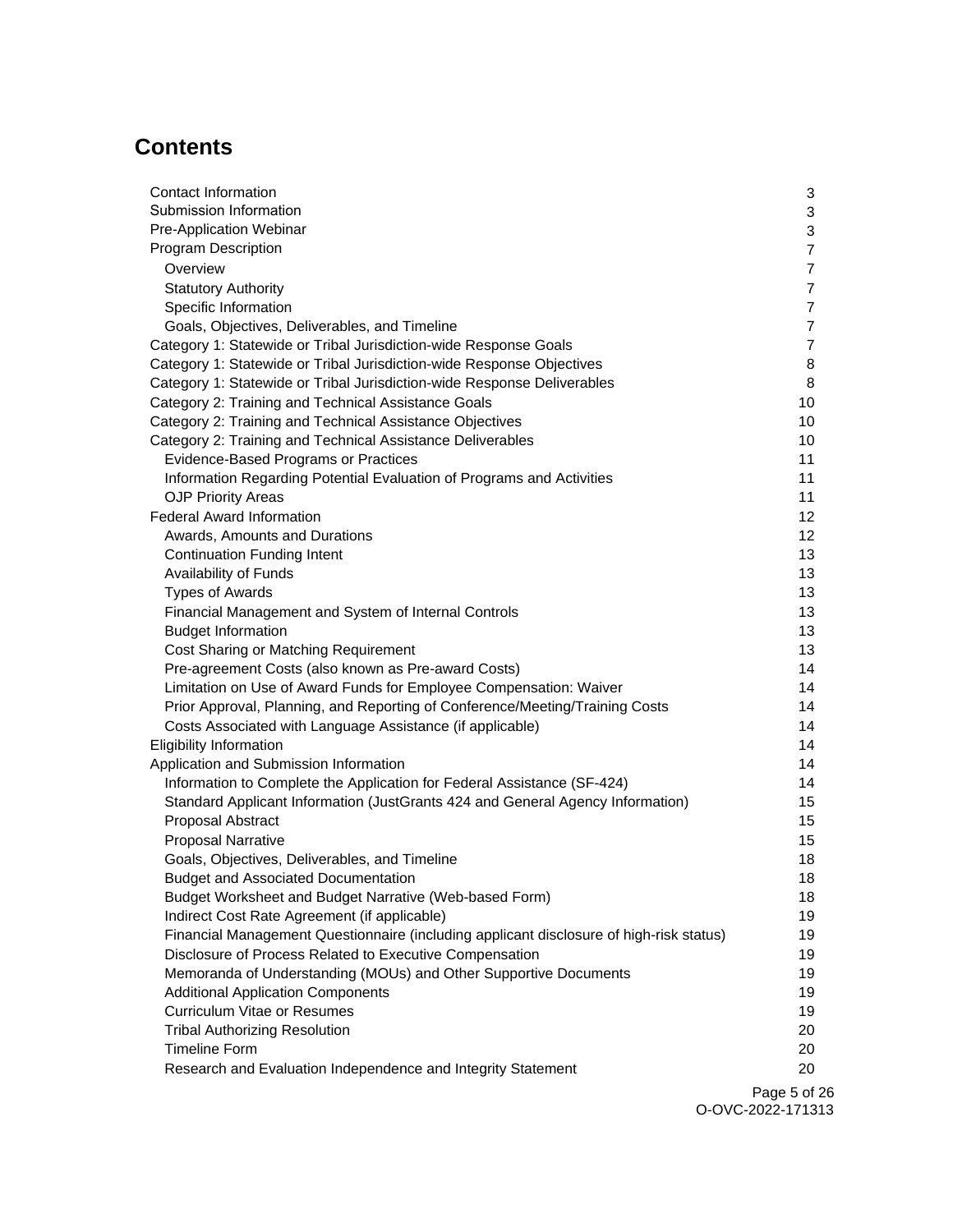| <b>Training Plan</b>                                                                                                                   | 20 |
|----------------------------------------------------------------------------------------------------------------------------------------|----|
| Logic Model                                                                                                                            | 20 |
| Disclosures and Assurances                                                                                                             | 20 |
| Disclosure of Lobbying Activities                                                                                                      | 20 |
| <b>DOJ Certified Standard Assurances</b>                                                                                               | 20 |
| Applicant Disclosure of Duplication in Cost Items                                                                                      | 20 |
| DOJ Certifications Regarding Lobbying; Debarment, Suspension and Other Responsibility<br>Matters; and Drug-Free Workplace Requirements | 20 |
| Applicant Disclosure and Justification - DOJ High Risk Grantees (if applicable)                                                        | 21 |
| How to Apply                                                                                                                           | 21 |
| Submission Dates and Time                                                                                                              | 21 |
| <b>Experiencing Unforeseen Technical Issues</b>                                                                                        | 21 |
| Application Review Information                                                                                                         | 22 |
| <b>Review Criteria</b>                                                                                                                 | 22 |
| <b>Review Process</b>                                                                                                                  | 22 |
| <b>Federal Award Administration Information</b>                                                                                        | 23 |
| <b>Federal Award Notices</b>                                                                                                           | 23 |
| Administrative, National Policy, and Other Legal Requirements                                                                          | 23 |
| Information Technology (IT) Security Clauses                                                                                           | 23 |
| General Information about Post-Federal Award Reporting Requirements                                                                    | 23 |
| Federal Awarding Agency Contact(s)                                                                                                     | 23 |
| Other Information                                                                                                                      | 24 |
| Freedom of Information and Privacy Act (5 U.S.C. 552 and 5 U.S.C. 552a)                                                                | 24 |
| Provide Feedback to OJP                                                                                                                | 24 |
| <b>Performance Measures</b>                                                                                                            | 24 |
| <b>Application Checklist</b>                                                                                                           | 24 |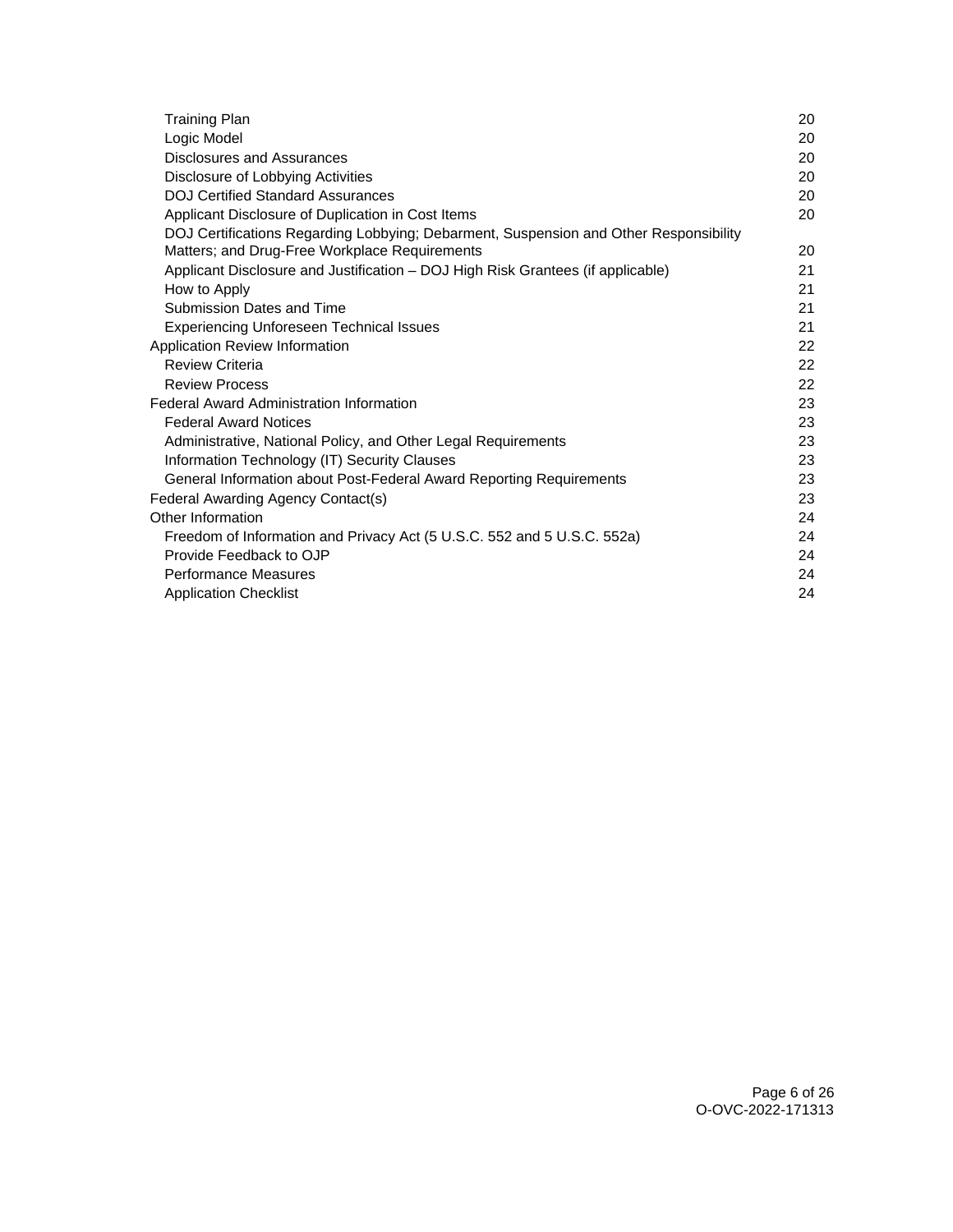## <span id="page-6-0"></span>**Program Description**

#### **Overview**

OJP is committed to advancing work that promotes civil rights and racial equity, increases access to justice, supports crime victims and individuals impacted by the justice system, strengthens community safety and protects the public from crime and evolving threats, and builds trust between law enforcement and the community.

To enhance capacity to identify, assist, and provide services to all victims of human trafficking, OVC leads the Nation in supporting victim-centered and trauma-informed programs, policies, and resources that promote justice, access, and empowerment.

This program intends to improve outcomes for children and youth who are victims of human trafficking by integrating human trafficking policy and programming at the state or tribal level and enhancing coordinated, multidisciplinary, and statewide approaches to serving trafficked youth.

This solicitation has two categories. The first category seeks applications for up to three state or tribal jurisdictions to identify the state or tribe's greatest barriers to identifying and assisting child and youth victims of sex and labor trafficking and/or to investigating and prosecuting these cases, and to develop a statewide or tribal jurisdiction-wide strategy to address these challenges.

The second category seeks an applicant to provide training and technical assistance (TTA) that is tailored and specific to the sites funded under the Improving Outcomes for Child and Youth Victims of Human Trafficking program (both those that are currently funded and those that become funded during the duration of the TTA award), and to support states and tribes that are not currently funded under this program but are seeking to build their capacity to develop a statewide or tribal jurisdiction-wide strategy to address these challenges.

This program will provide funding for services to victims of severe forms of human trafficking, as defined by 22 U.S.C. § 7102(11).

## **Statutory Authority**

Justice for Victims of Trafficking Act of 2015 (18 U.S.C. § 3014(h)(2)) and the Trafficking Victims Protection Act (TVPA) of 2000 (22 U.S.C. § 7105(b)(2))

#### **Specific Information**

For the purposes of this program, "child or children" refers to persons under the age of 18, and "youth" refers to individuals aged 16–24 (reflecting the age range covered by the federal government's Interagency Working Group on Youth Programs), unless the state or tribe has another definition for "youth" in state or tribal law.

Sex trafficking and labor trafficking occur in many different settings within communities, and victims of these crimes are very diverse. Child and youth trafficking victims include U.S. citizens and foreign nationals. Child and youth victims of trafficking have specific needs, some of which may not be adequately met through existing systems and programs. Service providers and frontline responders are aware of the particular vulnerabilities of children and youth involved in welfare and justice systems, runaway and homeless youth, unaccompanied minors, and youth transitioning out of care. While each state or tribe may approach the issue of human trafficking somewhat differently, and may engage unique partners, applications for both categories in this solicitation should address the needs of both sex and labor trafficking for all child and youth victims.

#### **Goals, Objectives, Deliverables, and Timeline**

This solicitation has two categories, each with its own specific goals, objectives, and deliverables. Applicants are strongly encouraged to read through each category very carefully, to ensure that their application is tailored to fit the needs identified in this solicitation.

## **Category 1: Statewide or Tribal Jurisdiction-wide Response Goals**

Page 7 of 26 O-OVC-2022-171313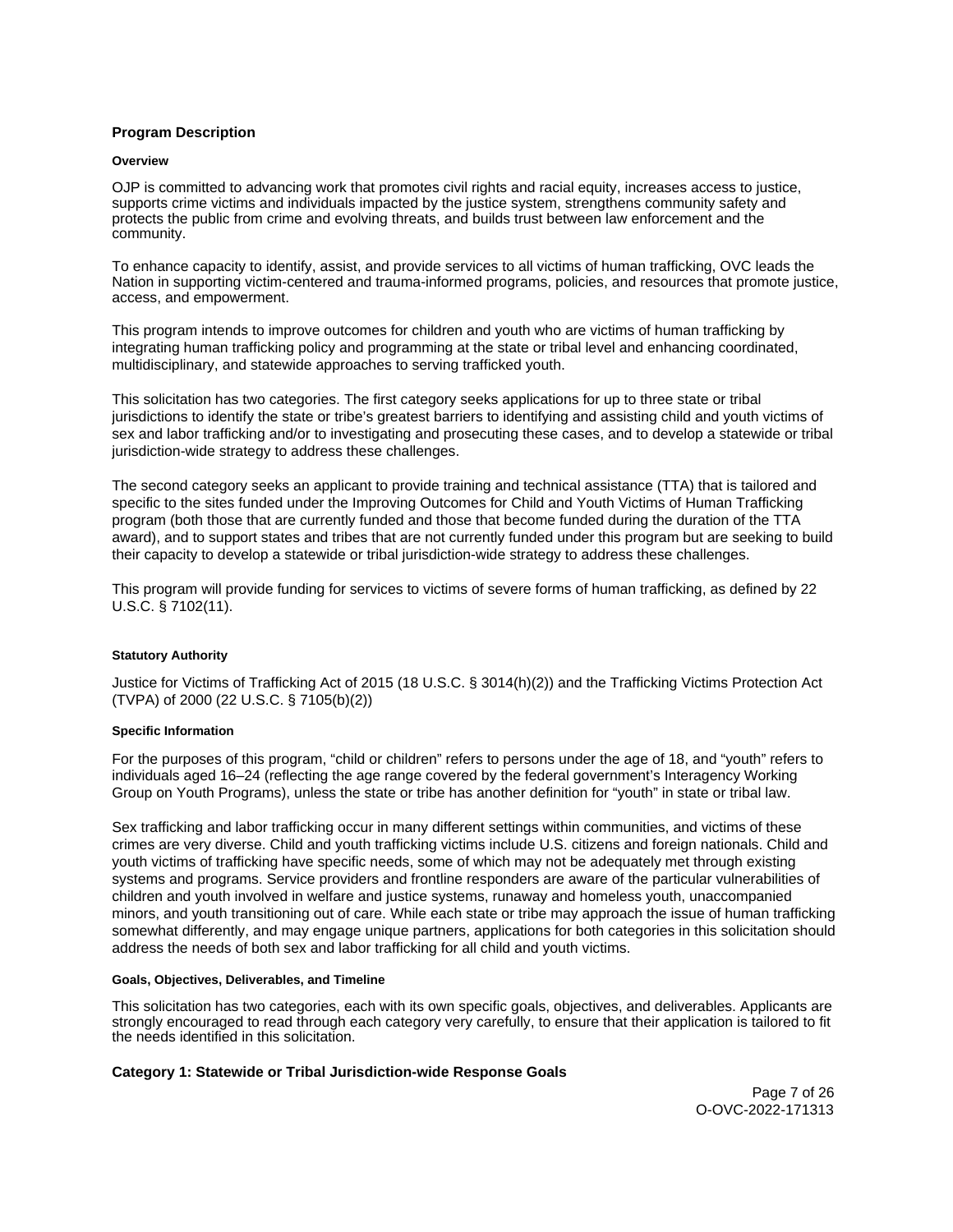<span id="page-7-0"></span>The overall goal of the program is to improve responses for child and youth victims of trafficking, with a focus on coordination at the statewide or tribal jurisdiction level to create effective change across systems. Recognizing that each jurisdiction is unique, applicants should identify the state or tribe's greatest barriers to identifying and assisting child and youth victims of sex and labor trafficking and/or to investigating and prosecuting these trafficking cases, and propose a program to systematically address those barriers.

## **Category 1: Statewide or Tribal Jurisdiction-wide Response Objectives**

- 1. Develop and implement a jurisdiction-wide strategy to combat the greatest challenge areas in child and youth sex and labor trafficking within the state or tribe.
- 2. Develop protocols and procedures to ensure child and youth victims receive appropriate, evidencebased services, including developmentally age-appropriate and/or linguistically tailored referrals and/or services, and strengthen data collection across multiple systems of care that work with and provide services to youth.
- 3. Develop a unified strategy to provide training to professionals throughout the jurisdiction, including, but not limited to, law enforcement officers, first responders, victim service providers, health care professionals, educators, child welfare officials, juvenile justice personnel, prosecutors, judicial personnel, and other relevant organizations.
- 4. Fill gaps in existing services and coordinate responses in existing anti-trafficking and youth-serving efforts, including those related to victim assistance, law enforcement, child welfare, runaway and homeless youth, and juvenile justice, among others. Applicants should determine if there is an existing federally funded trafficking victim service provider within their jurisdiction, and work to ensure that an application under this program does not duplicate existing services currently funded by OVC, the Office on Violence Against Women, the Department of Health and Human Services (HHS), or another federal office or agency.
- 5. Conduct data collection and performance measurement activities to determine if the program is meeting stated goals and objectives.

Special consideration will be given to applications that propose developing or strengthening specific policies. protocols, trainings, standards of care, and/or services to ensure that child and youth victims of trafficking are not criminalized as a result of their victimization.

## **Category 1: Statewide or Tribal Jurisdiction-wide Response Deliverables**

- A written strategic plan. The strategy should be developed with project partners and supported by the baseline data provided in the application. The strategic plan must be finalized by the grantee and approved by OVC within the first year of the project start date. The strategic plan should be revisited and updated annually based on lessons learned during implementation.
- Documented lessons learned related to implementing the statewide strategy and the potential impacts on child and youth victims of human trafficking.
- Written protocols and procedures ensuring child and youth victims receive appropriate evidence-based services, including developmentally age-appropriate and/or linguistically tailored referrals and/or services.
- A written training plan and submission of training materials for jurisdiction stakeholders.
- Outreach and awareness materials, including social media and technology efforts, designed and tailored for those working with children and youth victims of human trafficking.
- Documentation and reporting on services provided.

The Goals, Objectives, and Deliverables are directly related to the performance measures that show the completed work's results, as discussed in the "Application and Submission Information" section.

## **Mandatory Program Requirements**

Category 1 applicants that receive funding under this program will be required to:

Ensure their policies and procedures follow applicable federal and state laws protecting the civil Page 8 of 26 O-OVC-2022-171313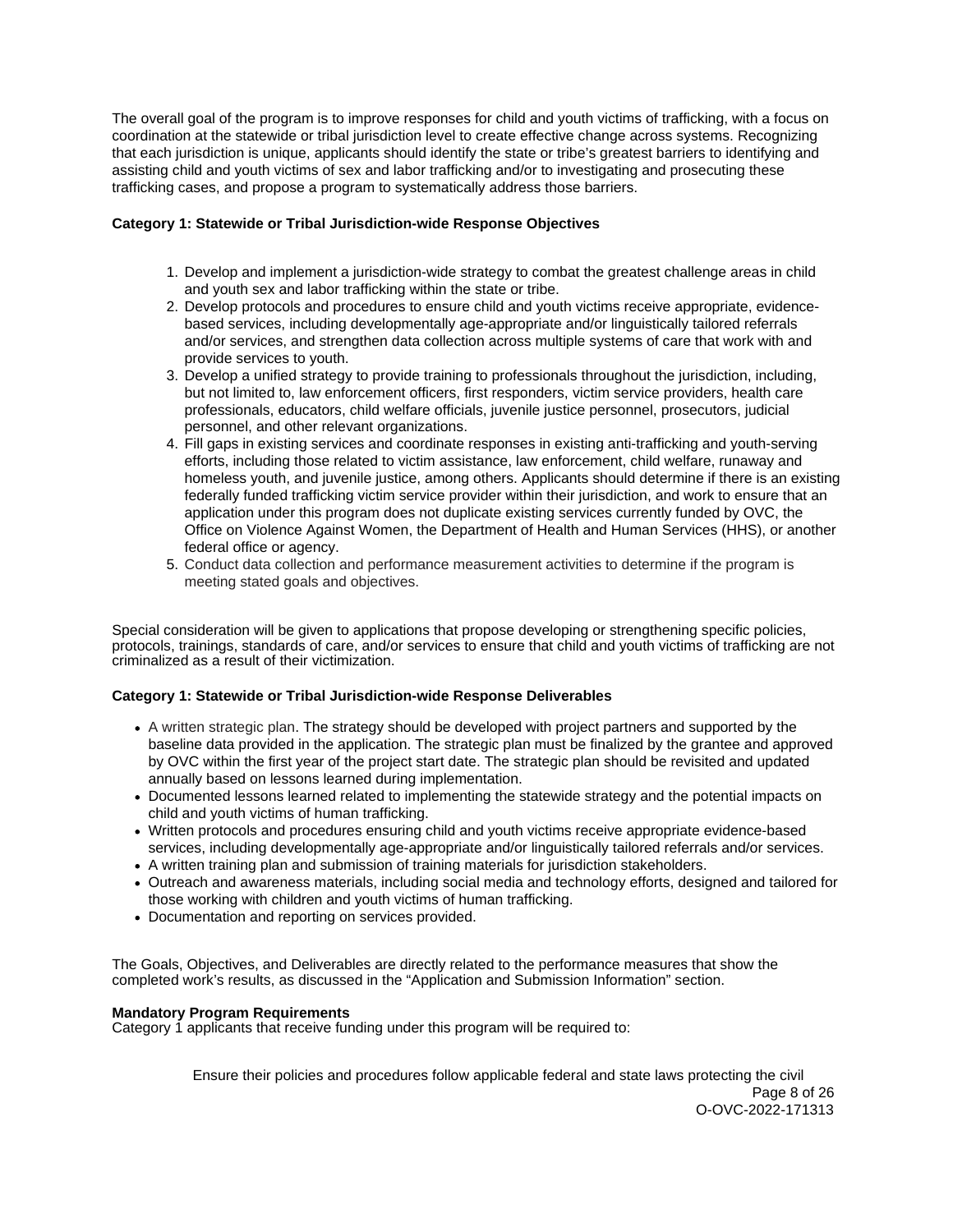rights of program participants and staff (post-award).

- 2. Ensure that any staff, partner staff, or service providers working with trafficking victims are adequately licensed and trained to work with such victims, including by accessing OVC-supported training and technical assistance.
- 3. Send the project coordinator or program director and one other key staff member to a virtual or inperson OVC grantee orientation and have relevant staff participate in OVC-sponsored training and technical assistance.
- 4. Provide all grant-funded staff at least one session of training (to be delivered by individuals or organizations with demonstratable expertise) related to Diversity, Equity, Inclusion, and/or Accessibility and tied to program goals and objectives annually.

## **Ensuring Civil Rights**

Federal laws prohibit recipients of funding administered by OJP from discriminating in the delivery of services on the basis of age, race, color, national origin, religion, or disability. Applicable federal laws also prohibit recipients from discriminating on the basis of disability in their employment practices, and from discriminating against employees and beneficiaries on the basis of sex in funded education or training programs. Recipients are also obligated under federal civil rights laws to provide meaningful access to their programs and activities for persons with [limited English proficiency.](https://www.ojp.gov/program/civil-rights/limited-english-proficient-lep) Under certain circumstances, it might be permissible to limit services based upon age. Please note that other federal, state, or local laws prohibiting discrimination may apply.

## **Enhancing Access to Services and Promoting Survivor Autonomy**

OVC is committed to an approach to human trafficking that is trauma-informed, victim-centered, survivorinformed, culturally responsive, and evidence-based. Definitions of key concepts are available in the glossary of OVC's [Model Standards for Serving Victims and Survivors of Crime](https://ovc.ojp.gov/sites/g/files/xyckuh226/files/model-standards/6/glossary.html).

In line with these concepts and to enhance survivors' access to victim services, programs funded under this solicitation will engage in practices that remove barriers to receiving services and support survivor autonomy. Such practices will reduce requirements to engage in services, promote survivors' choice within service delivery, and protect victim privacy and confidentiality.

Funded programs will demonstrate their commitment to this approach by maintaining the following. (Note: many of these requirements are mandated by federal civil rights laws, while others reflect OVC's policy direction to recipients to enhance access to services and promote survivor autonomy.)

- Procedures or policies that provide all survivors access to safe shelter, advocacy services, counseling, and other assistance without exclusions based on actual or perceived sex, age, immigration status, race, religion, sexual orientation, gender identity, mental health condition, physical health condition, criminal record, involvement in commercial sex, income or lack of income, or the age and/or sex of their children. For those programs that by their design target a particular population (e.g., youth, gender-specific) there should be procedures or policies in place to ensure access to comparable, qualified services for other survivors seeking support.
- Procedures or policies that protect the confidentiality of information and/or privacy of persons receiving services.
- Procedures or policies that do not require victims to take certain actions (e.g., receive counseling, report to law enforcement, commit to sobriety) to be eligible for or to receive services. For youthserving programs with justifiable mandatory requirements, a [shared decision making model](https://www.acf.hhs.gov/sites/default/files/documents/fysb/acf_issuebrief_htprevention_10202020_final_508.pdf) should be used to provide minors with agency in determining a course of action.
- Project designs, products, services, and/or budgets that consider the unique needs of individuals with disabilities, with limited English proficiency, or who are Deaf or hard of hearing, including accessibility for such individuals.

## **Unallowable Costs**

The following activities cannot be supported with grant funds:

#### **Holding Beds**

Grantees may not "hold beds" in a housing facility by charging their cost to the grant and keeping them empty until a victim needs the bed when other victims need access to the beds, as this may be considered an unallowable contingency payment (see 2 C.F.R. 200.433(c)).

## **Stipends/Incentives to Participate in Services**

Neither cash nor non-cash stipends or incentives may be paid to victims to encourage their participation in services. Nominal cash or non-cash stipends (e.g., taxi or ride share vouchers, public transportation tickets/tokens, money to pay for child care, or gift cards for meals that are necessary when participants

> Page 9 of 26 O-OVC-2022-171313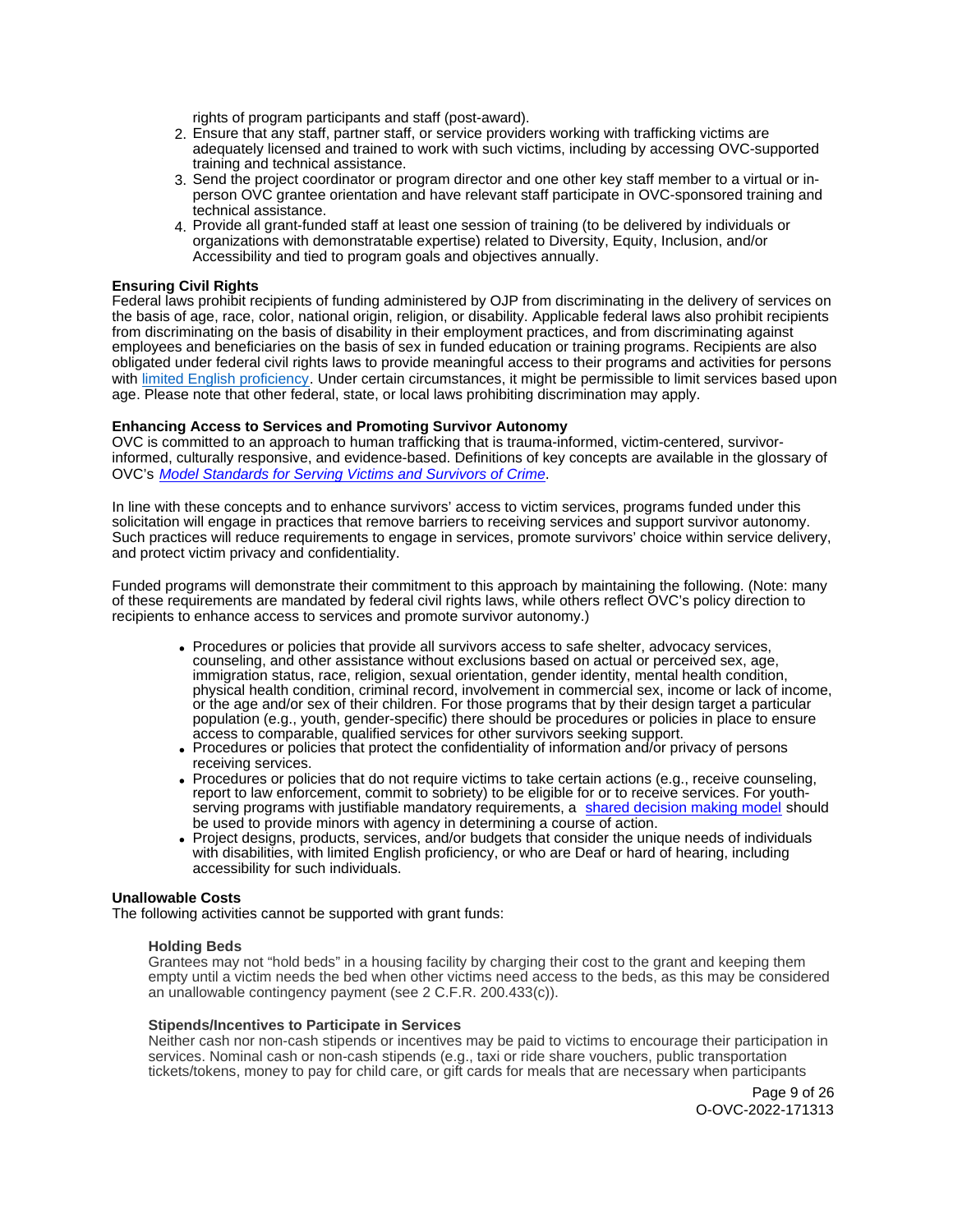<span id="page-9-0"></span>receive services) are allowable.

## **Primary Prevention Activities**

Per 22 U.S.C. § 7105(b)(2), the purpose of this funding is to support victim service programs; therefore, applicants should not propose primary prevention activities under this program.

## **Category 2: Training and Technical Assistance Goals**

The overall goal of the program is to support states and tribes (both those that are funded under the OVC Improving Outcomes program and those that are not) in strengthening their cross-systems coordinated responses for child and youth victims of trafficking.

## **Category 2: Training and Technical Assistance Objectives**

- 1. Support program-funded grantees with tailored, project-specific technical assistance as they work to leverage existing victim assistance, law enforcement, and child welfare anti-human trafficking efforts for children and youth in their state or tribal jurisdiction.
- 2. Provide diverse technical and subject matter expertise and support, in consultation with OVC, to improve states' and tribes' capacity to respond to trafficked children and youth.
- 3. Review and provide input on training materials and resources developed by OVC-funded grantees prior to grantee submission to OVC.
- 4. Facilitate ongoing peer-to-peer consultation and networking among states and/or tribes working to improve their response to child and youth trafficking (both those that are funded under the OVC Improving Outcomes program and those that are not), and within a given state/tribe, to promote problem solving and innovation through the exchange of information, lessons learned, and new ideas.
- 5. Conduct an assessment of each OVC-funded site's strategy, including an analysis of current laws, *CONDERT EXTERT ISSUES that impact the strategy.*
- 6. Engage in dialogue with the states/tribes and assist with the development of policies, procedures, and resources to help the grantee: a) be as inclusive as possible of all child and youth trafficking victims in the state or tribal jurisdiction; b) end the criminalization of minor victims of trafficking as a result of their own victimization.
- 7. Work in coordination with other OVC-funded anti-trafficking TTA providers, leveraging expertise so that information and resources are available and coordinated for grantees.
- 8. Collect, summarize, and communicate information about the project, useful lessons learned, and recommendations for OVC, states, localities, and systems, including through the development of public-facing tools and resources.

## **Category 2: Training and Technical Assistance Deliverables**

Deliverables should be proposed that help the applicant to meet the objectives listed above. At minimum, the selected applicant will provide:

- A report, matrix, or map of the strategies of each grantee, including documentation of existing resources, successes, and challenges that each site faces, to be shared with OVC and the funded grantees annually.
- Publicly available tools and resources to help states build their capacity to address the trafficking of minors on a statewide or tribal jurisdiction-wide level.
	- For example, a publicly available quarterly newsletter, and distribution thereof, that promotes and highlights the work of the OVC-funded states/tribes under this program and provides guidance to states looking to replicate this work.
- Establishment and implementation of an annual project-specific grantee meeting.

TTA delivery methods should be creative and adaptive according to the needs of the specific grant program and the specific state needs; this could include in-person, online, phone, and email consultations, resource development, and other distance/online learning technologies.

#### **Mandatory Program Requirements**

Category 2 applicants that receive funding under this program will be required to:

Proactively collaborate with other OVC human trafficking TTA providers to prevent duplication and

Page 10 of 26 O-OVC-2022-171313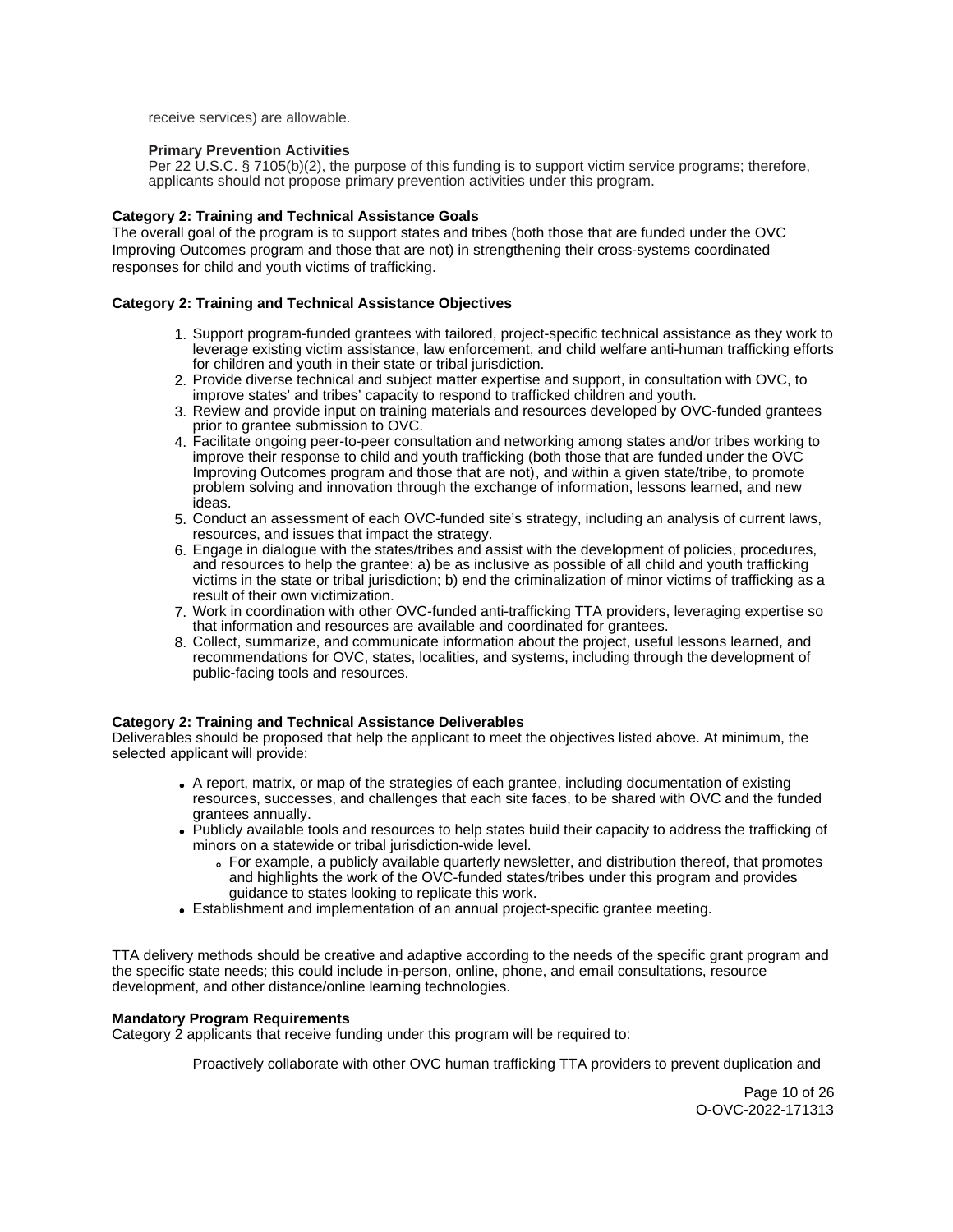strengthen the accessibility of training and resources.

- <span id="page-10-0"></span>2. Modify program implementation or deliverables, as requested by OVC, to meet emerging needs, deconflict with other federally funded initiatives, or enhance efforts by jointly delivering TTA.
- 3. Provide all grant-funded staff at least one session of training (to be delivered by individuals or organizations with demonstratable expertise) related to diversity, equity, inclusion, and/or accessibility, including meaningful access to language services, and tied to program goals and objectives annually.

## **Limitation on Use of Funds (22 U.S.C. § 7105(b)(2))**

The following statutory language applies to all awards under this solicitation:

## 1.) Restriction on programs

No funds made available to carry out this chapter, or any amendment made by this chapter, may be used to promote, support, or advocate the legalization or practice of prostitution. Nothing in the preceding sentence shall be construed to preclude assistance designed to promote the purposes of this Act by ameliorating the suffering of, or health risks to, victims while they are being trafficked or after they are out of the situation that resulted from such victims being trafficked.

## 2.) Restriction on organizations

No funds made available to carry out this chapter, or any amendment made by this chapter, may be used to promote, support, or advocate the legalization or practice of prostitution. Nothing in the preceding sentence shall be construed to preclude assistance designed to promote the purposes of this Act by ameliorating the suffering of, or health risks to, victims while they are being trafficked or after they are out of the situation that resulted from such victims being trafficked.

Pursuant to the statute above, OVC requires grantees under this program to agree to the following grant condition:

Recipient certifies that it does not promote, support, or advocate the legalization or practice of prostitution, nor will it use grant funds or program match funds to promote, support, or advocate the legalization or practice of prostitution.

## **Information on Managing Human Trafficking Awards**

For more information on implementation of OVC Human Trafficking awards, please consult the [OVC Human](https://ovc.ojp.gov/program/human-trafficking/ovc-human-trafficking-program-faqs)  [Trafficking Grantee FAQ document.](https://ovc.ojp.gov/program/human-trafficking/ovc-human-trafficking-program-faqs)

## **Evidence-Based Programs or Practices**

OJP strongly encourages the use of data and evidence in policymaking and program development for criminal justice, juvenile justice, and crime victim services. For additional information and resources on evidence-based programs or practices, see the [OJP Grant Application Resource Guide.](https://www.ojp.gov/funding/apply/ojp-grant-application-resource-guide#evidence-based)

#### **Information Regarding Potential Evaluation of Programs and Activities**

OJP may conduct or support an evaluation of the programs and activities funded under this solicitation. For additional information, see the [OJP Grant Application Resource Guide](https://www.ojp.gov/funding/apply/ojp-grant-application-resource-guide#potential-evaluation) section entitled "Information Regarding Potential Evaluation of Programs and Activities."

#### **OJP Priority Areas**

The Department of Justice is committed to advancing work that promotes civil rights and racial equity, increases access to justice, supports crime victims and individuals impacted by the justice system, strengthens community safety and protects the public from crime and evolving threats, and builds trust between law enforcement and the community.

1. Priority Considerations Supporting Executive Order 13985, Advancing Racial Equity and Support for Underserved Communities Through the Federal Government

> Page 11 of 26 O-OVC-2022-171313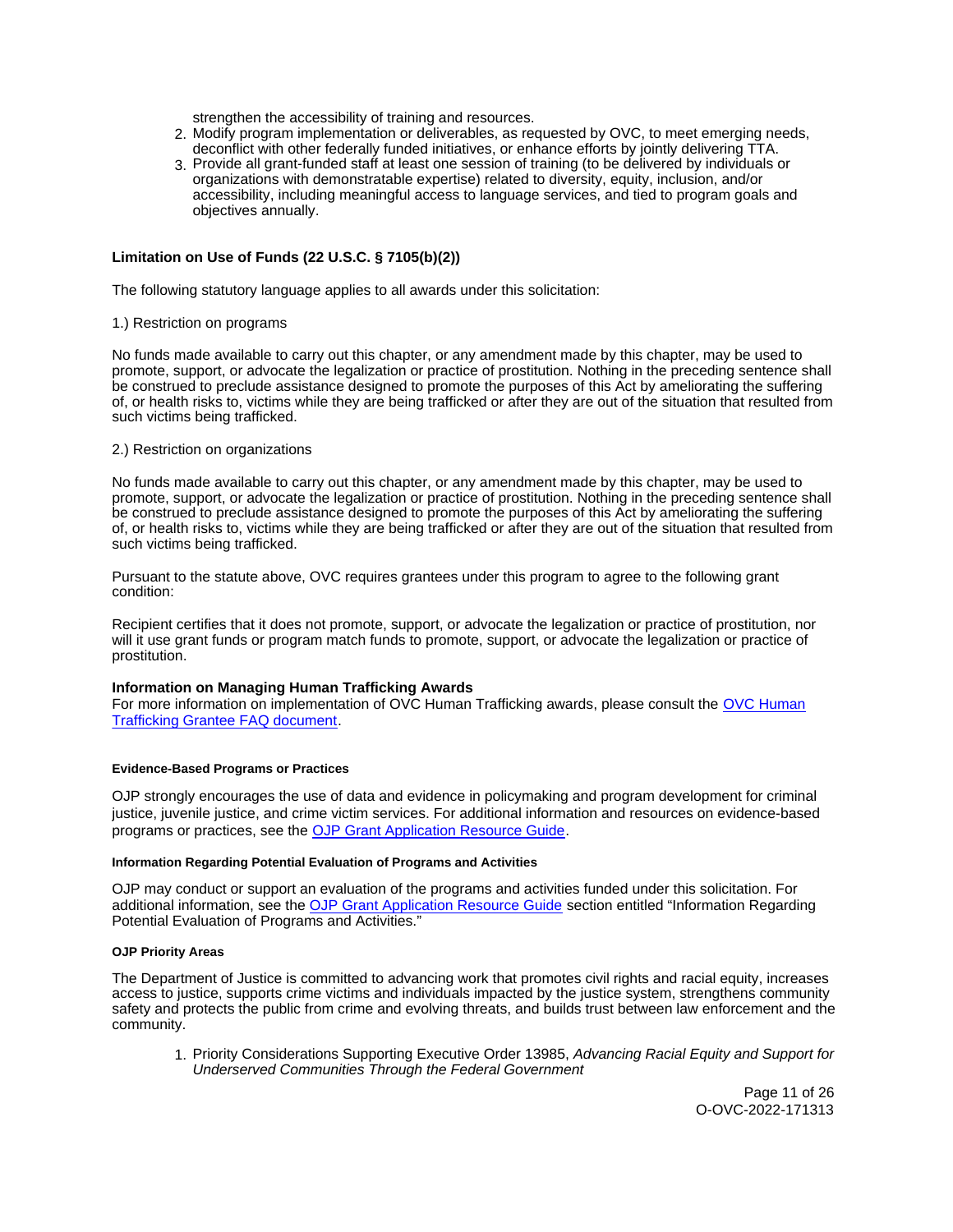<span id="page-11-0"></span>Consistent with this Executive Order, the term "underserved community" refers to a population sharing a particular characteristic, as well as a geographic community, that has been systematically denied a full opportunity to participate in aspects of economic, social, and civic life or whose members have been historically underserved, marginalized, and adversely affected by inequality. Such communities include, among others, Black people, Hispanics and Latino/a/e people, Native American and other Indigenous peoples of North America (including Alaska Natives, Eskimos, and Aleuts), Asian Americans, Native Hawaiians, and Pacific Islanders.

In support of Executive Order 13985, OJP will:

A. Give priority consideration to applications that include project(s) that will promote racial equity and the removal of barriers to access and opportunity for communities that have been historically underserved, marginalized, and adversely affected by inequality, when making award decisions.

To receive this consideration, the applicant must describe how the proposed project(s) will address potential inequities and barriers to equal opportunity, and/or contribute to greater access to services for underserved and historically marginalized populations.

B. Give priority consideration to applicants that can demonstrate that their capabilities and competencies for implementing their proposed project(s) are enhanced because the applicant (or at least one proposed subrecipient that will receive at least 30% of the requested award funding, as demonstrated in the Budget Worksheet and Budget Narrative) identifies as a culturally specific organization. To receive this additional priority consideration, applicants must describe how being a culturally specific organization (or funding the culturally specific subrecipient organization(s)) will enhance their ability to implement the proposed project (s) and should also specify which culturally specific populations are intended or expected to be served or to have their needs addressed under the proposed project(s).

Culturally specific organizations are defined for purposes of this solicitation as private nonprofit or tribal organizations whose primary purpose as a whole is to provide culturally specific services to, among others, Black people, Hispanics and Latino/a/e people, Native American and other Indigenous peoples of North America (including Alaska Natives, Eskimos, and Aleuts), Asian Americans, Native Hawaiians, and/or Pacific Islanders.

Note: Addressing these priority areas is one of many factors that OJP considers in making funding decisions. Receiving priority consideration for one or more priority areas is not a guarantee of an award.

## **Federal Award Information**

#### **Solicitation Categories**

| <b>Competition ID</b> | Category *                                                       | Number of<br>Awards | <b>Dollar Amount for</b><br>Award | <b>Performance</b><br><b>Start Date</b> | Performance<br><b>Duration</b><br>(Months) |
|-----------------------|------------------------------------------------------------------|---------------------|-----------------------------------|-----------------------------------------|--------------------------------------------|
| C-OVC-2022-00022-PROD | Category 1: Statewide or<br>Tribal Jurisdiction-wide<br>Response | 3                   | \$1,500,000.00                    | 10/1/22 12:00<br>AM                     | 36                                         |
| C-OVC-2022-00023-PROD | Category 2: Training and<br><b>Technical Assistance</b>          |                     | \$1,000,000.00                    | 10/1/22 12:00<br>AM                     | 36                                         |

#### **Awards, Amounts and Durations**

# 10/1/22 12:00 AM 36

**Period of Performance Start Date Period of Performance Duration (Months)**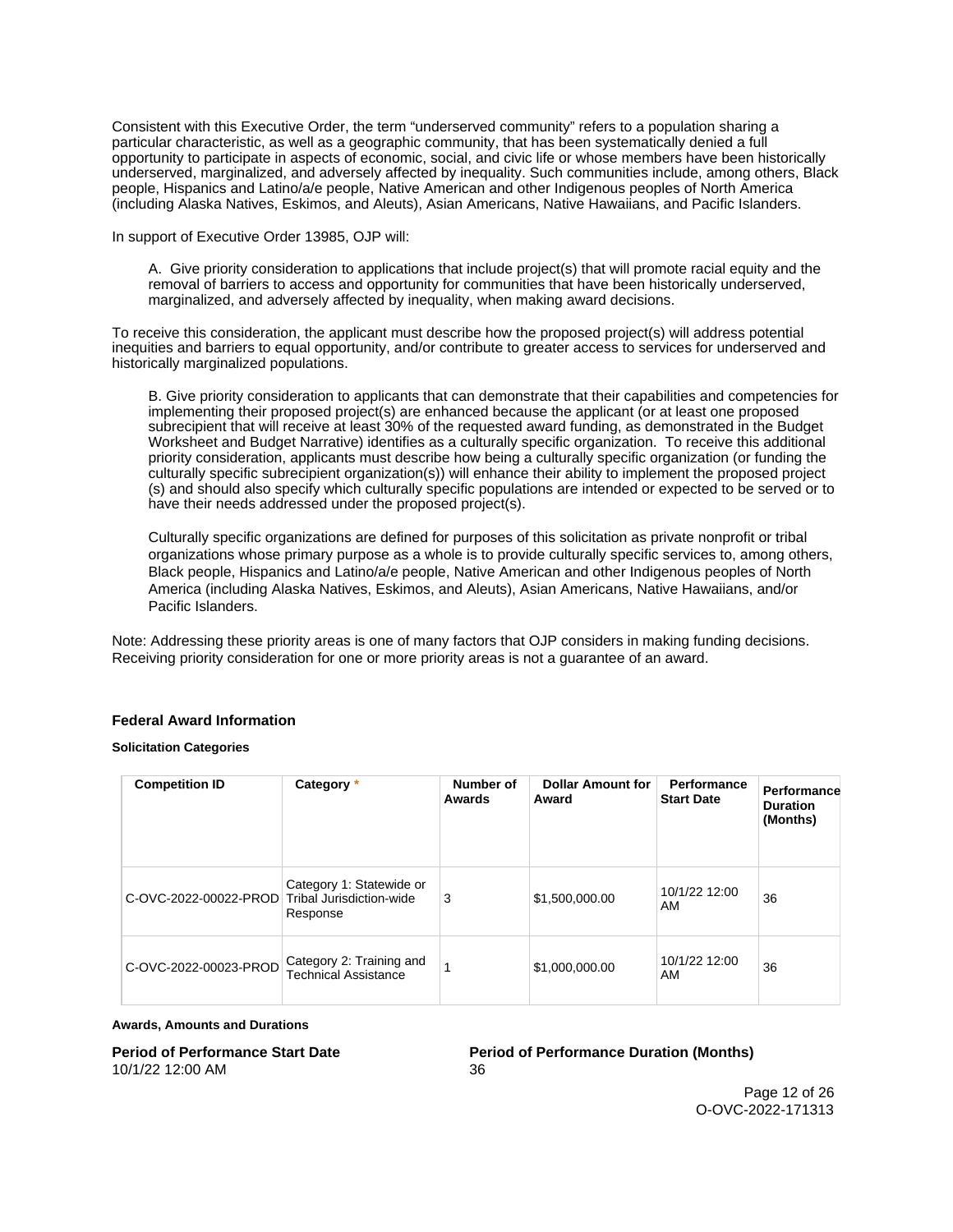## <span id="page-12-0"></span>**Anticipated Total Amount to be Awarded Under Solicitation**  [\\$5,500,000.00](https://5,500,000.00)

#### **Continuation Funding Intent**

OVC may, in certain cases, provide additional funding in future years to awards made under this solicitation, through continuation awards. OJP will consider, among other factors, OJP's strategic priorities, a recipient's overall management of the award, and the award-funded work's progress, when making continuation award decisions.

#### **Availability of Funds**

This solicitation, and awards (if any are made) under this solicitation, are subject to the availability of appropriated funds and to any modifications or additional requirements that may be imposed by the agency or by law. In addition, nothing in this solicitation is intended to, and does not, create any right or benefit, substantive or procedural, enforceable at law or in equity by any party against the United States, its departments, agencies, or entities, its officers, employees, or agents, or any other person.

#### **Types of Awards**

OVC expects to make awards under Category 1 of this solicitation as grants. See the "Administrative, National Policy, and Other Legal Requirements" section of the [OJP Grant Application Resource Guide](https://ojp.gov/funding/Apply/Resources/Grant-App-Resource-Guide.htm) for a brief discussion of important statutes, regulations, and award conditions that apply to many (or in some cases, all) OJP grants.

OVC expects to make an award under Category 2 of this solicitation as a cooperative agreement, which provides for OJP to have substantial involvement in carrying out award activities. See the "Administrative, National Policy, and Other Legal Requirements" section of the [OJP Grant Application Resource Guide](https://ojp.gov/funding/Apply/Resources/Grant-App-Resource-Guide.htm) for additional information.

#### **Financial Management and System of Internal Controls**

Award recipients and subrecipients (including recipients or subrecipients that are pass-through entities) must, as described in the Part 200 Uniform Requirements as set out at 2 C.F.R. 200.303, comply with standards for financial and program management. See the [OJP Grant Application Resource Guide](https://www.ojp.gov/funding/apply/ojp-grant-application-resource-guide#fm-internal-controls) for additional information.

**Budget Information** 

#### **Cost Sharing or Matching Requirement**

## This solicitation requires a 25% **cash or in-kind match** from Category 1 applicants. **Match is not required from Category 2 applicants.**

Federal funds awarded under Category 1 of this solicitation may not cover more than 75 percent of the total costs of the project being funded. An applicant must identify the source of the 25 percent nonfederal portion of the total project costs and how it will use match funds. If a successful applicant's proposed match exceeds the required match amount, and OJP approves the budget, the total match amount incorporated into the approved budget becomes mandatory and subject to audit. ("Match" funds may be used only for purposes that would be allowable for the federal funds.) Category 1 recipients must satisfy this match requirement with cash or in-kind match. The formula for calculating match is:

Federal Award Amount = Adjusted (Total) Project Costs Federal Share Percentage

> Page 13 of 26 O-OVC-2022-171313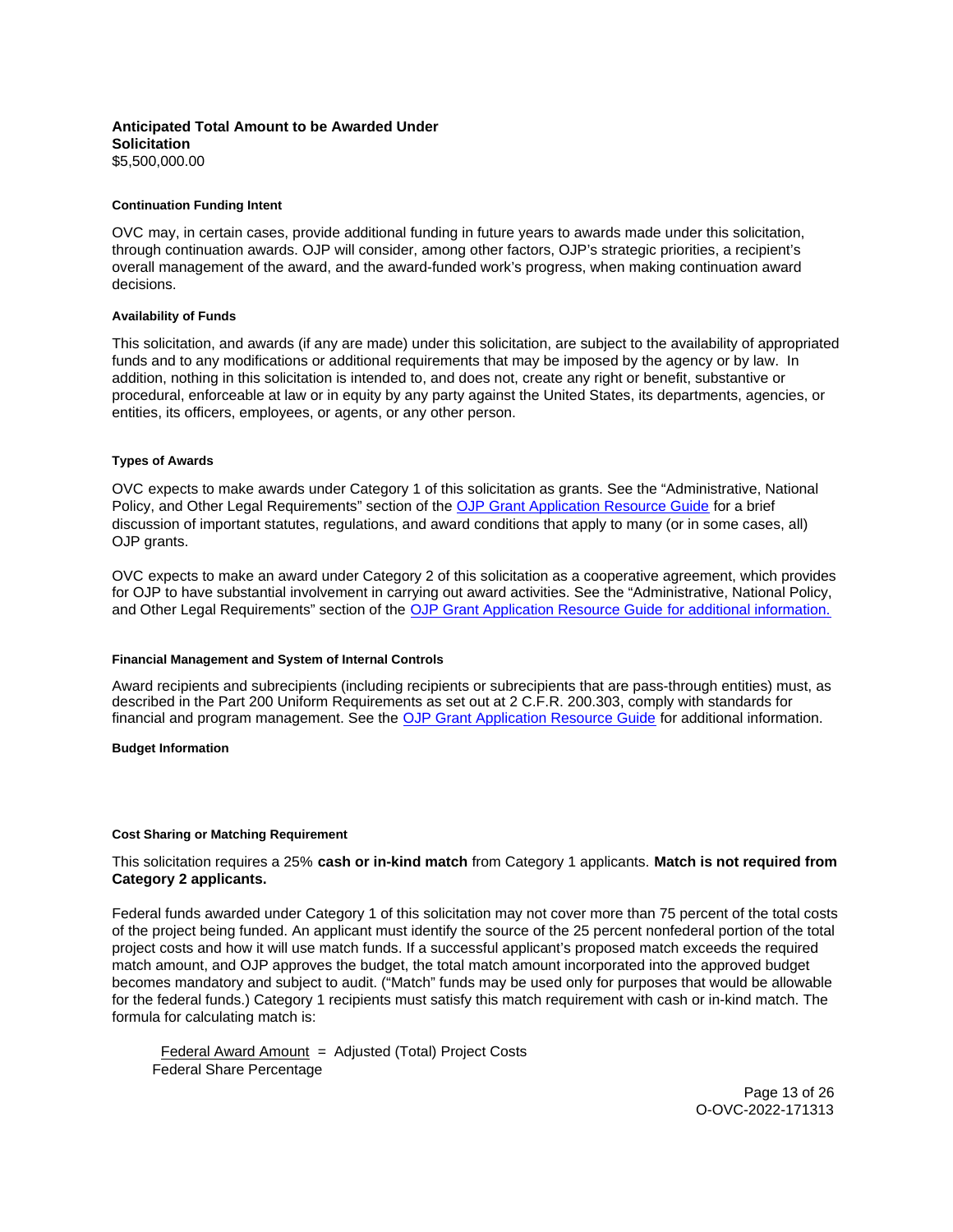## <span id="page-13-0"></span>Required Recipient's Share Percentage x Adjusted Project Cost = Required Match

**Example**: 75%/25% match requirement: for a federal award amount of \$350,000, calculate match as follows:

 $$1,500,000 = $1,125,000$   $$25\% \times $1,125,000 = $375,000$  match 75%

## **Pre-agreement Costs (also known as Pre-award Costs)**

See the [OJP Grant Application Resource Guide](https://www.ojp.gov/funding/apply/ojp-grant-application-resource-guide#pre-agreement-costs) information on Pre-agreement Costs (also known as Pre-award Costs).

#### **Limitation on Use of Award Funds for Employee Compensation: Waiver**

See the [OJP Grant Application Resource Guide](https://www.ojp.gov/funding/apply/ojp-grant-application-resource-guide#limitation-use-award) information on the Limitation on Use of Award Funds for Employee Compensation; Waiver.

#### **Prior Approval, Planning, and Reporting of Conference/Meeting/Training Costs**

See the [OJP Grant Application Resource Guide](https://www.ojp.gov/funding/apply/ojp-grant-application-resource-guide#prior-approval) for information on Prior Approval, Planning, and Reporting of Conference/Meeting/Training Costs.

#### **Costs Associated with Language Assistance (if applicable)**

See the [OJP Grant Application Resource Guide](https://www.ojp.gov/funding/apply/ojp-grant-application-resource-guide#costs-associated) for information on Costs Associated with Language Assistance.

#### **Eligibility Information**

For eligibility information, see the solicitation cover page.

For information on cost sharing or match requirements, see the "Federal Award Information" section.

#### **Application and Submission Information**

The following application elements **must** be included in the application to meet the basic minimum requirements to advance to peer review and receive consideration for funding:

- Proposal Abstract
- Proposal Narrative
- Budget Worksheet and Budget Narrative (web-based form) (The web-based form includes the budget details and the budget narrative.)

See the "Application Elements and Formatting Instructions" section of the [OJP Grant Application Resource Guide](https://ojp.gov/funding/Apply/Resources/Grant-App-Resource-Guide.htm)  for information on what happens to an application that does not contain all the specified elements or is nonresponsive to the scope of the solicitation.

#### **Information to Complete the Application for Federal Assistance (SF-424)**

The SF-424 must be submitted in [Grants.gov](https://Grants.gov). It is a required standard form used as a cover sheet for submission of pre-applications, applications, and related information. See the [OJP Grant Application Resource Guide](https://www.ojp.gov/funding/Apply/Resources/Grant-App-Resource-Guide.htm) for additional information on completing the SF-424.

In Section 8F of the SF-424, please include the name and contact information of the individual **who will complete the application in JustGrants**. JustGrants will use this information (email address) to assign the application to this user in JustGrants.

**Intergovernmental Review:** This solicitation ("funding opportunity") **is not** subject to [Executive Order 12372.](https://www.archives.gov/federal-register/codification/executive-order/12372.html) (In

Page 14 of 26 O-OVC-2022-171313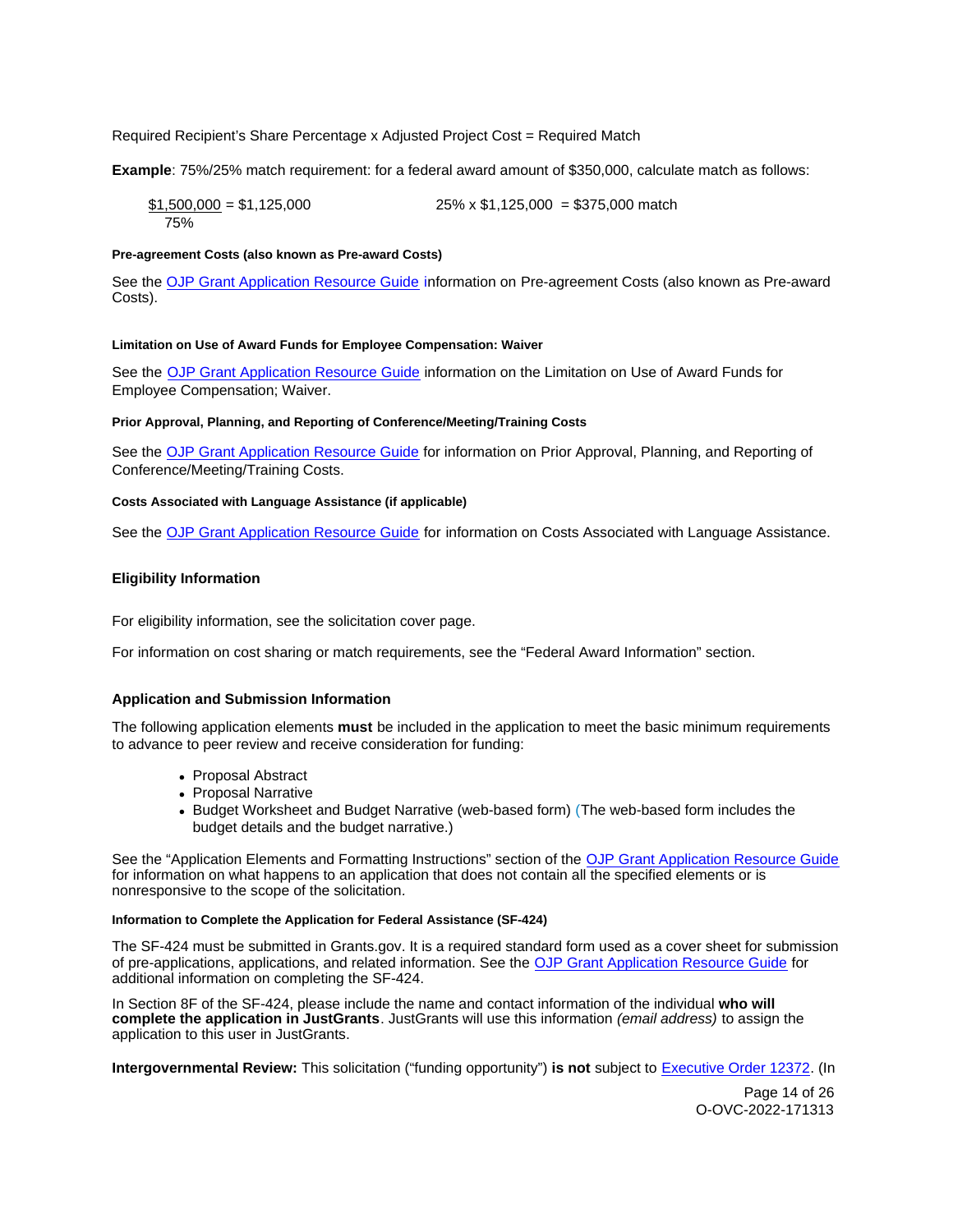<span id="page-14-0"></span>completing the SF-424, an applicant is to answer question 19 by selecting "Program is not covered by E.O. 12372.")

## **Standard Applicant Information (JustGrants 424 and General Agency Information)**

The Standard Applicant Information section of the JustGrants application is pre-populated with the SF-424 data submitted in [Grants.gov.](https://Grants.gov) The applicant will need to review the Standard Applicant Information in JustGrants and make edits as needed. Within this section, the applicant will need to: add zip codes for areas affected by the project; confirm its Authorized Representative; and verify and confirm the organization's unique entity identifier, legal name, and address.

## **Proposal Abstract**

A proposal abstract (no more than 400 words) summarizing the proposed project, including the purpose of the project, primary activities, expected outcomes, the service area, intended beneficiaries and subrecipients (if known), will be completed in the JustGrants web-based form. This abstract should be written in the third person and will be made publicly available on the OJP website if the project is awarded. If you are requesting priority consideration, please indicate the priority area (1(A) and/or 1(B)) you are applying under.

## **Proposal Narrative**

The proposal narrative should be submitted as an attachment in JustGrants. The attached document should be double-spaced, using a standard 12-point font; have no less than 1-inch margins; and should not exceed 25 pages. If the proposal narrative fails to comply with these length restrictions, OVC may consider such noncompliance in peer review and in final award decisions.

The following sections must be included as part of the proposal narrative:

a. Description of the Issue

## **Category 1: Statewide or Tribal Jurisdiction-wide Response**

Category 1 applicants must briefly describe the sex trafficking and labor trafficking of children and youth in their state or tribal jurisdiction. They should use state or tribal jurisdiction baseline data to provide evidence that the problem exists, demonstrate the size and scope of the problem, and document existing efforts to address it, citing the source of the data. Note: Data should come from multiple sources and extend beyond national hotline data. Relevant baseline data might include:

- Number of human trafficking cases investigated, cases prosecuted, and traffickers convicted in the state or tribal jurisdiction for calendar years 2019, 2020, and 2021, if possible, noting the number of involved child victims. Applicants are encouraged to include trafficking cases investigated and prosecuted using other relevant federal, state, and tribal statutes, including those related to child exploitation.
- Number of minors (if any) arrested and charged for infractions related to the sale of commercial sex, and/or labor trafficking, during calendar years 2019, 2020, and 2021.
- Number of child and youth trafficking victims identified and assisted with comprehensive services for calendar years 2019, 2020, and 2021.

## **Category 2: Training and Technical Assistance**

- Category 2 applicants must briefly describe the need for indepth, proactive, and tailored ongoing support to states and tribes working to strengthen their response to trafficking of children and youth. Applicants must demonstrate a clear understanding of the Improving Outcomes for Child and Youth Victims of Human Trafficking program.
- Applicants must describe their understanding of the problem to be addressed, including relevant equity considerations and underserved communities. Applicants should identify existing quantitative and qualitative data that supports their Description of the Issue.
- b. Project Design and Implementation

## **Category 1: Statewide or Tribal Jurisdiction-wide Response**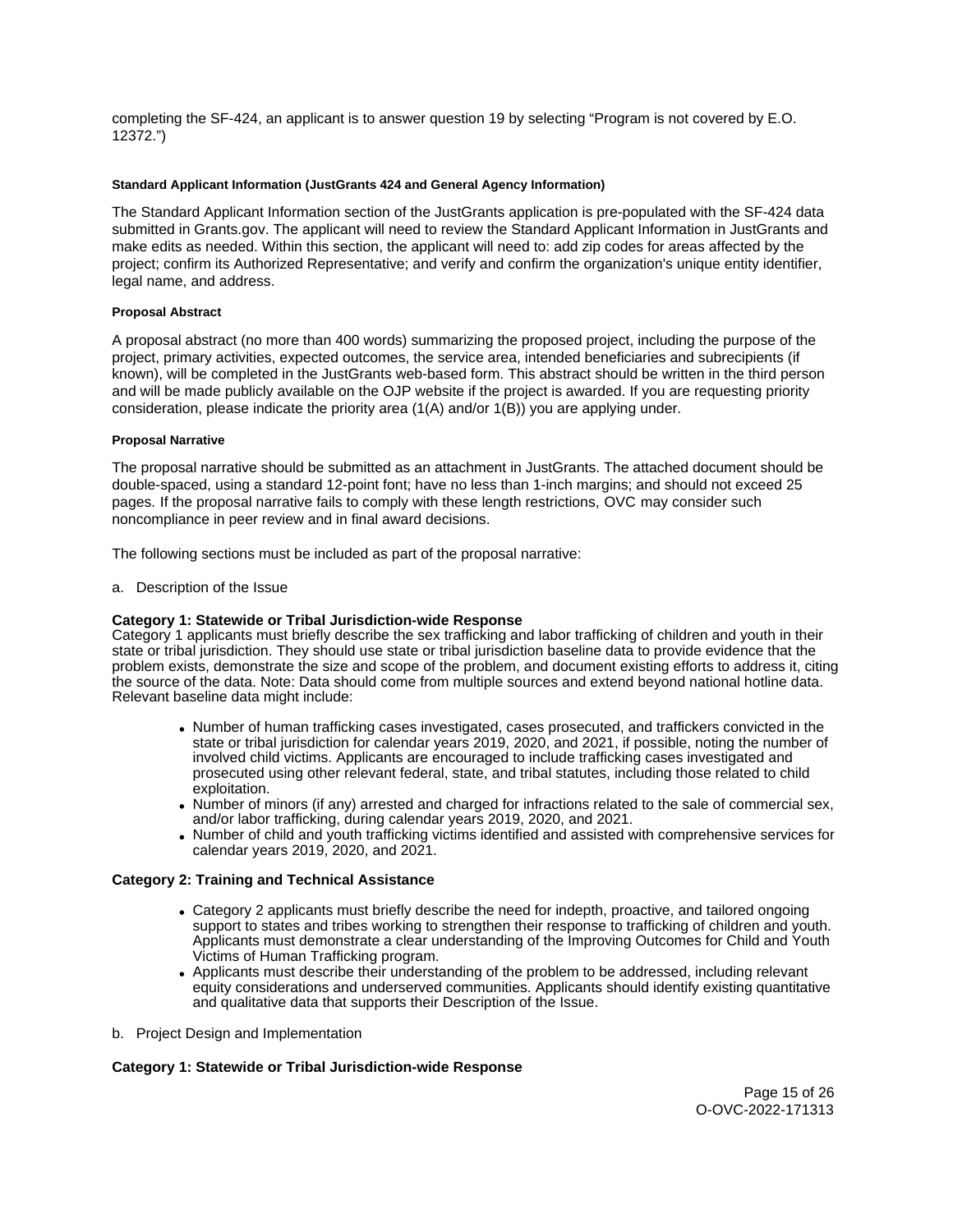Applicants must clearly state the goals and measurable objectives for the project. The goals and objectives must relate directly to the challenges described in the description of the issue and the purpose of the solicitation, and objectives must be measurable.

- Applicants should include a logic model with the application that graphically illustrates how the project's goals, objectives, and activities are interrelated to address the stated problem. The logic model must be included as a separate attachment and must include anticipated short- and long-term outcomes.
- Applicants should describe the steps that will be taken to achieve the goals and objectives of the project. They must convincingly document that the proposed project will be a statewide or tribal jurisdiction effort—that is, the goals, objectives, and deliverables are linked to improving outcomes for child and youth trafficking victims throughout the state or tribe. The strategy or project design must include the identification of a lead agency and a main point of contact within the lead agency to coordinate the effort. It must also contain a description of project phases, tasks, activities, staff responsibilities, interim deliverables, and final products.
- Applicants should describe how victim safety and confidentiality will be ensured. Applications that propose activities that compromise victim safety and recovery may receive a deduction in points during the review process or may be eliminated from consideration entirely.
- Applicants should describe how the proposed project will be accessible to youth with disabilities, youth who are Deaf or hard of hearing, and youth with limited English proficiency. Applicants and any partners should have in place policies and procedures promoting competent and linguistically appropriate services.
- The project design and implementation plan must be supported by a separate time-task plan that delineates organizational responsibility for the activities to be completed and a schedule for the completion of the activities and the submission of finished products. In preparing the time-task plan, applicants should make certain that all project activities will occur within the proposed project period.
- Applicants should describe how they will coordinate this project with existing anti-trafficking efforts, including anti-trafficking task forces or multidisciplinary response teams that may be operating within their jurisdiction.
- Applicants should describe how the perspective and input of human trafficking survivors have been or will be incorporated into the project design and implementation.
- Applicants should describe whether/how they propose to develop or strengthen specific policies, protocols, trainings, standards of care, and/or services to ensure that child and youth victims of trafficking are not criminalized as a result of their victimization.
- If the applicant is seeking priority consideration for Priority 1(A), it should address in this section how the proposed project(s) will promote racial equity and/or the removal of barriers to access and opportunity, and/or contribute to greater access to services, for communities that have been historically underserved, marginalized, and adversely affected by inequality.

## **Category 2: Training and Technical Assistance**

- Applicants should describe how they will provide proactive training and technical assistance to OVC grantees implementing Improving Outcomes for Child and Youth Victims of Human Trafficking awards and states and tribal jurisdictions looking to do similar work.
- Applicants should describe how they will proactively collaborate with other human trafficking TTA providers to prevent duplication and strengthen the accessibility of resources, to include:
	- Engaging in regular communication with other OVC-funded TTA providers, including participating in regular workgroups and in-person or remote OVC-led TTA provider meetings.
	- Referring TTA requesters and grantees to other TTA providers as needed.
	- Developing and delivering joint TTA, such as webinars, grantee meeting sessions, etc.
	- Working collaboratively with other OVC-funded TTA providers as required by OVC.
- Applicants should describe how they will support data collection and assessment, including: Assisting grantees with data collection and analysis to increase the quantity and quality of services being delivered to victims of all forms of human trafficking.

Disseminating information on engaging in action research to enhance programming, including supporting grantees in collecting and incorporating client satisfaction data to strengthen

Page 16 of 26 O-OVC-2022-171313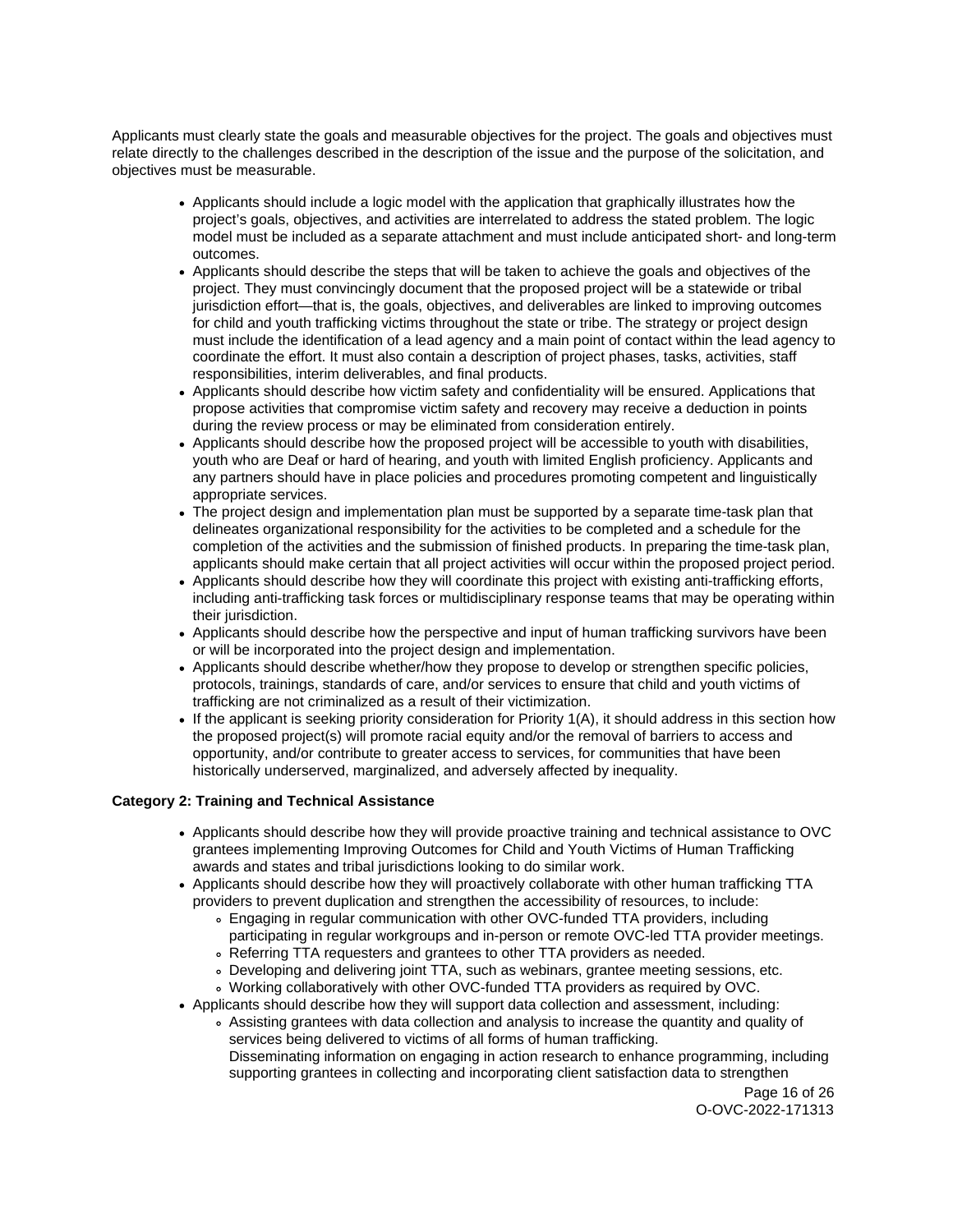program performance.

- Collecting data on TTA and participating in performance management and assessment activities to determine if the program is meeting stated goals and objectives.
- Applicants should describe other activities they will undertake and/or tools and resources they will develop to meet the stated goals and objectives.
- Applicants should include a timeline for all the tasks and activities to be completed. This timeline/time-task plan should be submitted as a separate attachment to the application.
- Applicants should link project activities to the requirements of this solicitation and justify the proposed approach.
- Applicants should describe the role of project partners.
- Applicants should describe how the applicant plans to ensure project activities are trauma-informed, victim-centered, and survivor-informed.
- If the applicant is seeking priority consideration for Priority 1(A), it should address in this section how the proposed project(s) will promote racial equity and/or the removal of barriers to access and opportunity, and/or contribute to greater access to services, for communities that have been historically underserved, marginalized, and adversely affected by inequality.
- a. Capabilities and Competencies

## **Category 1: Statewide or Tribal Jurisdiction-wide Response**

The lead agency must demonstrate it has the expertise and organizational capacity to successfully undertake a statewide or tribal jurisdiction initiative that involves significant collaboration with other agencies and partners supporting the effort. Applicants must address the following items in the Capabilities and Competencies section:

- The roles and responsibilities of the lead agency and the partner agencies and/or entities committed to the effort. This discussion must explain the project's organizational structure and operations. Memoranda of Understanding (MOUs) or Letters of Intent should be included as a separate attachment to the application.
- Any previous or current experience conducting comprehensive planning to respond to the trafficking of children and youth.
- A list of personnel, in addition to the identified coordinator, responsible for managing and implementing the major stages of the project, and a description of the current and proposed professional staff members' unique qualifications that enable them to fulfill their responsibilities.
- Resumes for key staff identified must be submitted as a separate attachment to the application.
- Demonstrate that project staff have appropriate training and experience to implement the project activities as described in the proposal, including the knowledge and expertise necessary to implement culturally responsive projects with the identified underserved communities. Document plans and position descriptions for staff to be hired.
- The coordinator who will organize state or tribal efforts to improve outcomes for child and youth victims of human trafficking must be empowered to lead a multidisciplinary, collaborative effort across many existing systems and with a diverse range of stakeholders.
- If the applicant is seeking priority consideration under Priority 1(B), it should describe within this section how being a culturally specific organization (or funding a culturally specific subrecipient organization at a minimum of 30% of the project budget) will enhance its ability to implement the proposed project(s) and should also specify which culturally specific populations are intended or expected to be served or have their needs addressed under the proposed project(s).

If any funds will go to organizations providing victim services, applicants must demonstrate that these entities have substantial experience providing services to victims of human trafficking or related populations (such as runaway and homeless youth), or employ staff specialized in the treatment of human trafficking victims.

## **Category 2: Training and Technical Assistance**

Applicants must address the following items in the Capabilities and Competencies section:

Demonstrate the institutional experience and expertise (or have submitted formal agreements (e.g., MOUs, etc.) with partners with experience and expertise) to effectively implement the requirements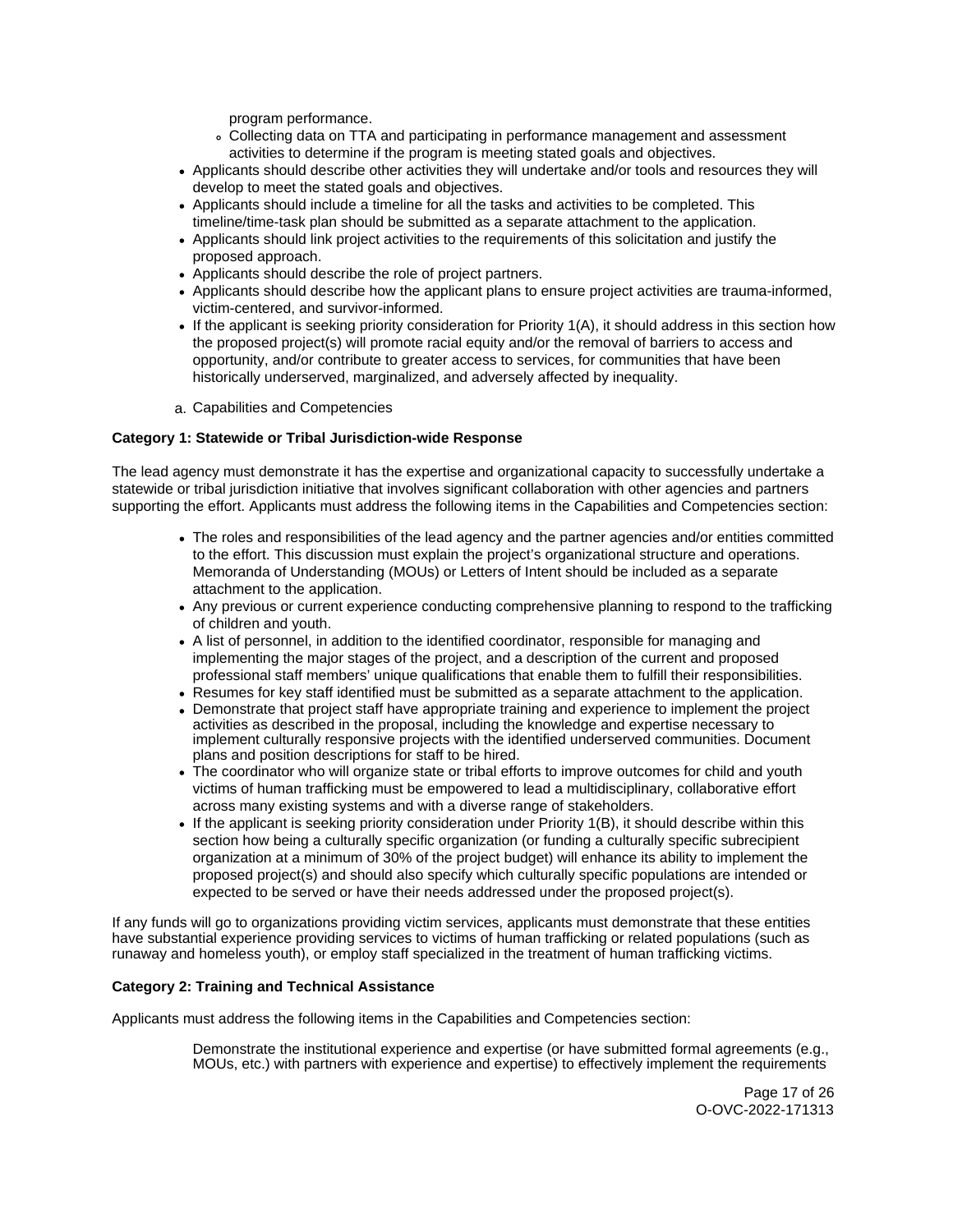of this solicitation.

- <span id="page-17-0"></span>Identify the key individuals and organizations involved in the proposed project.
- Describe specific roles and responsibilities of all project partners (via MOUs/Letters of Intent) and key staff (via resumes as a separate attachment).
- Demonstrate that the applicant, consultants, and/or partner organizations identified in the proposal have the capacity and experience to implement project activities, including (if applicable) the expertise necessary to deliver culturally responsive TTA to the targeted audience and to address identified challenges related to equity and historically marginalized and underserved communities.
- Document plans and position descriptions for staff to be hired, and the proposed approach to ensuring staff are kept abreast of trends in the anti-trafficking field and in TTA delivery.
- Clearly describe who will implement activities as described in the Project Design and Implementation section.
- Describe their administrative and financial capacity to manage federal funds. If the applicant has other federal funding to deliver training and technical assistance to human trafficking victim service providers, the applicant must describe the scope of each of these grants and describe how activities and data collection on these projects will be tracked separately to avoid duplication.
- If the applicant is seeking priority consideration under Priority  $1(B)$ , it should describe within this section how being a culturally specific organization (or funding a culturally specific subrecipient organization at a minimum of 30% of the project budget) will enhance its ability to implement the proposed project(s), and should also specify which culturally specific populations are intended or expected to be served or have their needs addressed under the proposed project(s).

d. Plan for Collecting the Data Required for this Solicitation's Performance Measures

This section must include the following information:

- A plan for collecting all of the performance measures data required by this solicitation.
- A description of the qualifications of key staff who will be responsible for collecting data and reporting performance measures in JustGrants.

Note: Category 1 and 2 applicants are **not** required to submit performance data with the application. Rather, performance measure information is included as an alert that successful applicants will be required to submit performance data as part of each award's reporting requirements.

OJP will require each successful applicant to submit regular performance data that show the completed work's results. The performance data directly relate to the goals, objectives, and deliverables identified in the "Goals, Objectives, and Deliverables" discussion. Applicants can visit OJP's performance measurement page at [www.ojp.gov/performance](https://www.ojp.gov/performance) for an overview of performance measurement activities at OJP.

To determine performance measure requirements for this solicitation, use the "Human Trafficking Performance Measures Map with Question Sets by Solicitation" document at [https://ovc.ojp.gov/funding/performance](https://ovc.ojp.gov/funding/performance-measures/human-trafficking)[measures/human-trafficking.](https://ovc.ojp.gov/funding/performance-measures/human-trafficking) Locate the solicitation title and fiscal year to see assigned performance measure question sets. Examples of the performance measures questionnaires and related question sets, along with other reporting resources, can be found in the drop-down menu for victim service provider, task force, or training and technical assistance grantees.

OVC will require award recipients to submit performance measure data and performance reports in JustGrants. OVC will provide further guidance on the post-award submission process, if selected for award.

## **Note on Project Evaluations**

An applicant that proposes to use award funds through this solicitation to conduct project evaluations must follow the guidance in the "Note on Project Evaluations" section in the [OJP Grant Application Resource Guide.](https://www.ojp.gov/funding/Apply/Resources/Grant-App-Resource-Guide.htm)

#### **Goals, Objectives, Deliverables, and Timeline**

The applicant will submit the program's goals, objectives, deliverables, and timelines in the JustGrants webbased form.

## **Budget and Associated Documentation**

#### **Budget Worksheet and Budget Narrative (Web-based Form)**

Page 18 of 26 O-OVC-2022-171313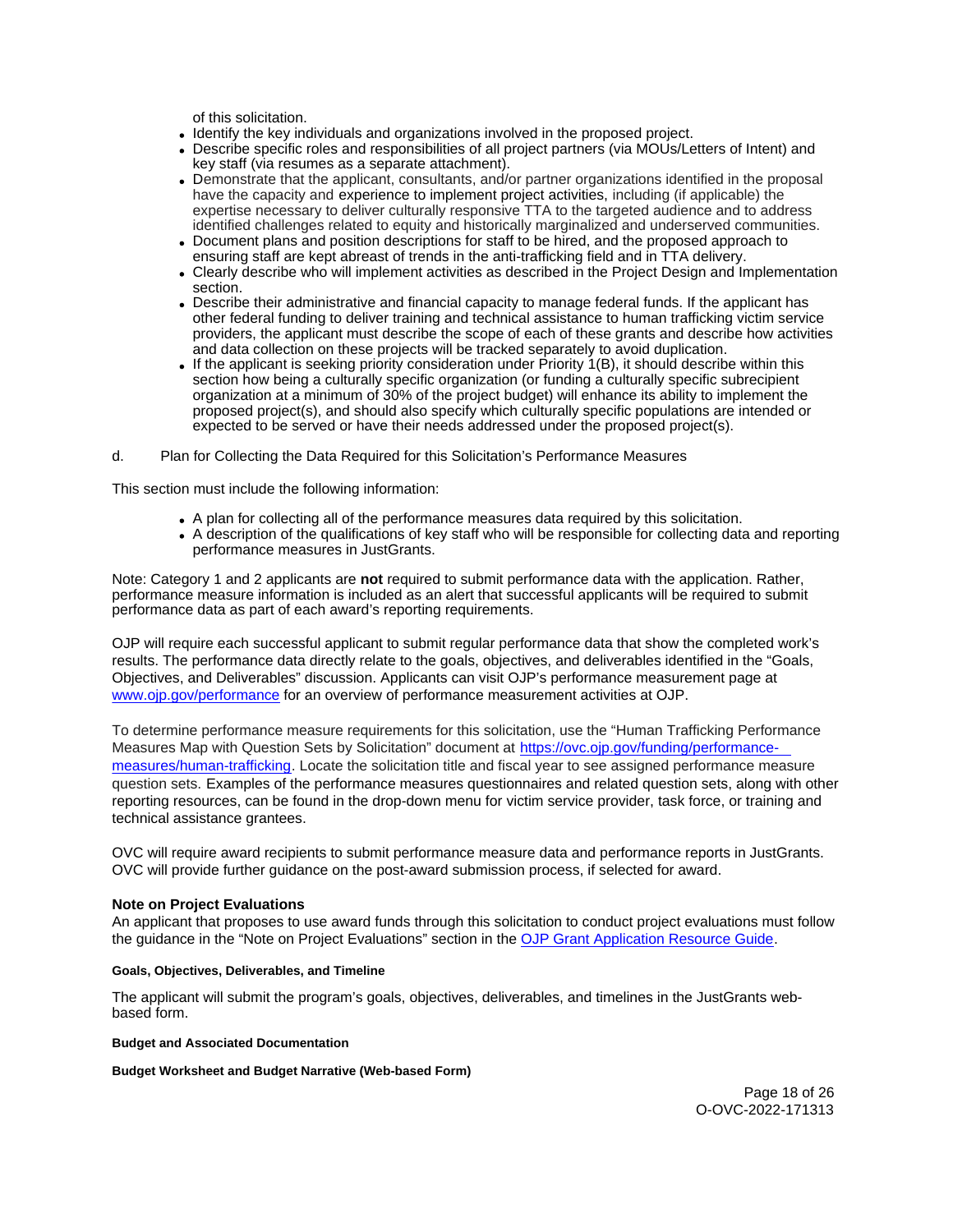<span id="page-18-0"></span>The applicant will complete the JustGrants web-based budget form. See the [OJP Grant Application Resource](https://ojp.gov/funding/Apply/Resources/Grant-App-Resource-Guide.htm)  [Guide](https://ojp.gov/funding/Apply/Resources/Grant-App-Resource-Guide.htm) for additional information.

Category 1 applicants should include a description in the budget narrative as to the cash or in-kind match that is included in the project budget.

If the applicant is seeking priority consideration under Priority 1(B) based on the identification of at least one proposed subrecipient as a culturally specific organization, the proposed funding for the subrecipient in the webbased budget form **must be a minimum of 30% of award funding.** 

The budget narrative must also describe how the activities that will be funded with the (minimum) 30% of award funding provided to the subrecipient **specifically relate to the priority consideration requested under Priority 1(B)** and described in the Capabilities and Competencies section of the application.

## **Indirect Cost Rate Agreement (if applicable)**

The applicant will submit its indirect cost rate agreement by uploading it as an attachment in JustGrants. See the [OJP Grant Application Resource Guide](https://www.ojp.gov/funding/apply/ojp-grant-application-resource-guide#indirect-cost) for additional information.

#### **Financial Management Questionnaire (including applicant disclosure of high-risk status)**

The applicant will download the questionnaire, complete it, and submit it by uploading it as an attachment in JustGrants. See the [OJP Grant Application Resource Guide](https://www.ojp.gov/funding/apply/ojp-grant-application-resource-guide#fm-internal-controls-questionnaire) for the link to the questionnaire and additional information.

## **Disclosure of Process Related to Executive Compensation**

If applicable, the applicant will submit a description of the process used to determine executive compensation by uploading the document as an attachment in JustGrants. See the "Application Attachments" section of the [OJP](https://www.ojp.gov/funding/Apply/Resources/Grant-App-Resource-Guide.htm)  [Grant Application Resource Guide](https://www.ojp.gov/funding/Apply/Resources/Grant-App-Resource-Guide.htm) for information.

## **Memoranda of Understanding (MOUs) and Other Supportive Documents**

## **Service Partner Memoranda of Understanding (MOUs), Letters of Intent, and Subcontracts/Subgrants**

For Category 1 applicants proposing services to be provided by project partners, the applicant must name the project partner that will provide the specific service in the proposal narrative, and include, as an attachment to the application, a subcontract/subgrant, Letter of Intent, or MOU describing the commitment from that organization to perform a specific service, and a description of the fee for the service or cost to the grant for each service. If services are to be provided as in-kind match, pro bono, or at no cost to the grant, this must be clearly stated in the MOU, Letter of Intent, or subcontract/subgrant. MOUs, Letters of Intent, and subcontracts/subgrants must include the following: (1) names of the organizations involved in the agreement; (2) scope of the direct specialized service(s) and other work to be performed under the agreement; (3) duration of the agreement; (4) estimated cost per victim or cost of actual services provided describing whether it is a fee-for-service, in-kind match, or no cost; (5) whether or not there is a cap on the total amount of the agreement; and (6) whether or not there is a maximum number of victims that may be served under the agreement. If any of the required direct services above are to be provided pro bono or accessed through other government-subsidized or otherwise funded programs, applicants must describe how services will be provided to victims without the use of grant funds. MOUs and Letters of Intent should be submitted as one separate attachment to the application.

#### **Additional Application Components**

Applicants will attach the additional requested documentation in JustGrants.

#### **Curriculum Vitae or Resumes**

Page 19 of 26 O-OVC-2022-171313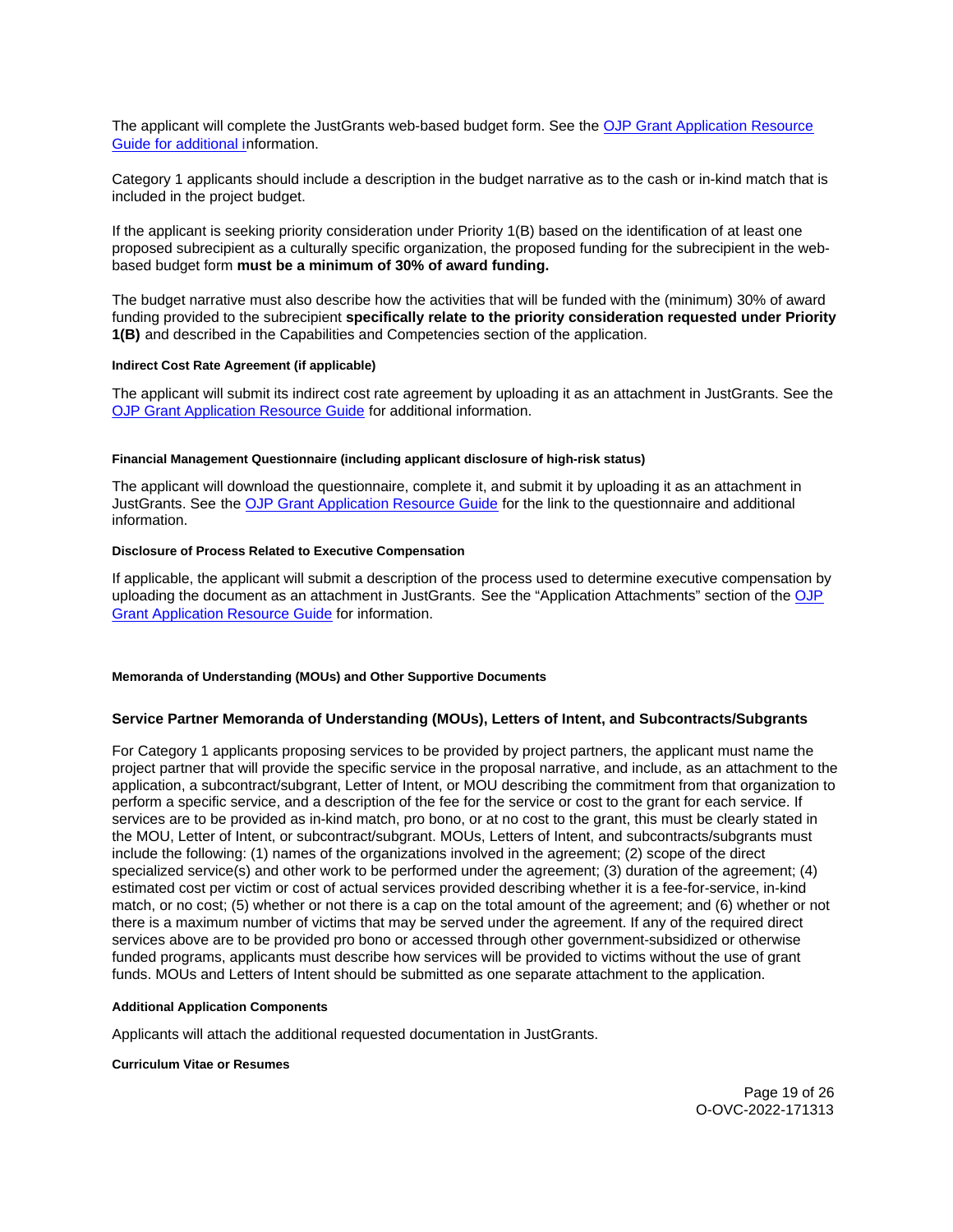## <span id="page-19-0"></span>**Position Descriptions and Resumes**

Position descriptions and resumes for key positions should be tailored to the applicant to demonstrate qualifications of staff involved in the project.

#### **Tribal Authorizing Resolution**

An application in response to this solicitation may require inclusion of tribal authorizing documentation as an attachment. If applicable, the applicant will submit the tribal authorizing documentation by uploading it as an attachment in JustGrants. See the [OJP Grant Application Resource Guide](https://www.ojp.gov/funding/apply/ojp-grant-application-resource-guide#tribal-authorizing-resolution) for information on tribal authorizing resolutions.

#### **Timeline Form**

Include a 3-year project timeline with an estimated start date of October 1, 2022, identifying each project objective, activity, expected completion date, and responsible person or organization.

#### **Research and Evaluation Independence and Integrity Statement**

If an application proposes research (including research and development) and/or evaluation, the applicant must demonstrate research/evaluation independence and integrity, including appropriate safeguards, before it may receive award funds. The applicant will submit documentation of its research and evaluation independence and integrity by uploading it as an attachment in JustGrants. For additional information, see the OJP Grant [Application Resource Guide.](https://www.ojp.gov/funding/apply/ojp-grant-application-resource-guide#research-evaluation)

#### **Training Plan**

For Category 1 applicants, include a training plan that describes the number and type of training events planned to ensure partners are prepared to identify and refer human trafficking victims. Grantees will consult with OVC's training and technical assistance providers, including OVC Training and Technical Assistance Center (TTAC), regarding available content to inform these trainings.

#### **Logic Model**

For Category 1 applicants, see "Project Design and Implementation" in the "Application and Submission Information" section.

#### **Disclosures and Assurances**

The applicant will address the following disclosures and assurances.

#### **Disclosure of Lobbying Activities**

Complete and submit the SF-LLL in [Grants.gov.](https://Grants.gov) See the [OJP Grant Application Resource Guide](https://www.ojp.gov/funding/apply/ojp-grant-application-resource-guide#disclosure-lobby) for additional information.

#### **DOJ Certified Standard Assurances**

Review and accept the DOJ Certified Standard Assurances in JustGrants. See the [OJP Grant Application Resource](https://www.ojp.gov/funding/apply/ojp-grant-application-resource-guide#administrative)  [Guide](https://www.ojp.gov/funding/apply/ojp-grant-application-resource-guide#administrative) for additional information.

#### **Applicant Disclosure of Duplication in Cost Items**

Complete the JustGrants web-based Applicant Disclosure of Duplication in Cost Items form. See the [OJP Grant](https://www.ojp.gov/funding/apply/ojp-grant-application-resource-guide#applicant-disclosure-pending-applications)  [Application Resource Guide](https://www.ojp.gov/funding/apply/ojp-grant-application-resource-guide#applicant-disclosure-pending-applications) for additional information.

## **DOJ Certifications Regarding Lobbying; Debarment, Suspension and Other Responsibility Matters; and Drug-Free Workplace Requirements**

Page 20 of 26 O-OVC-2022-171313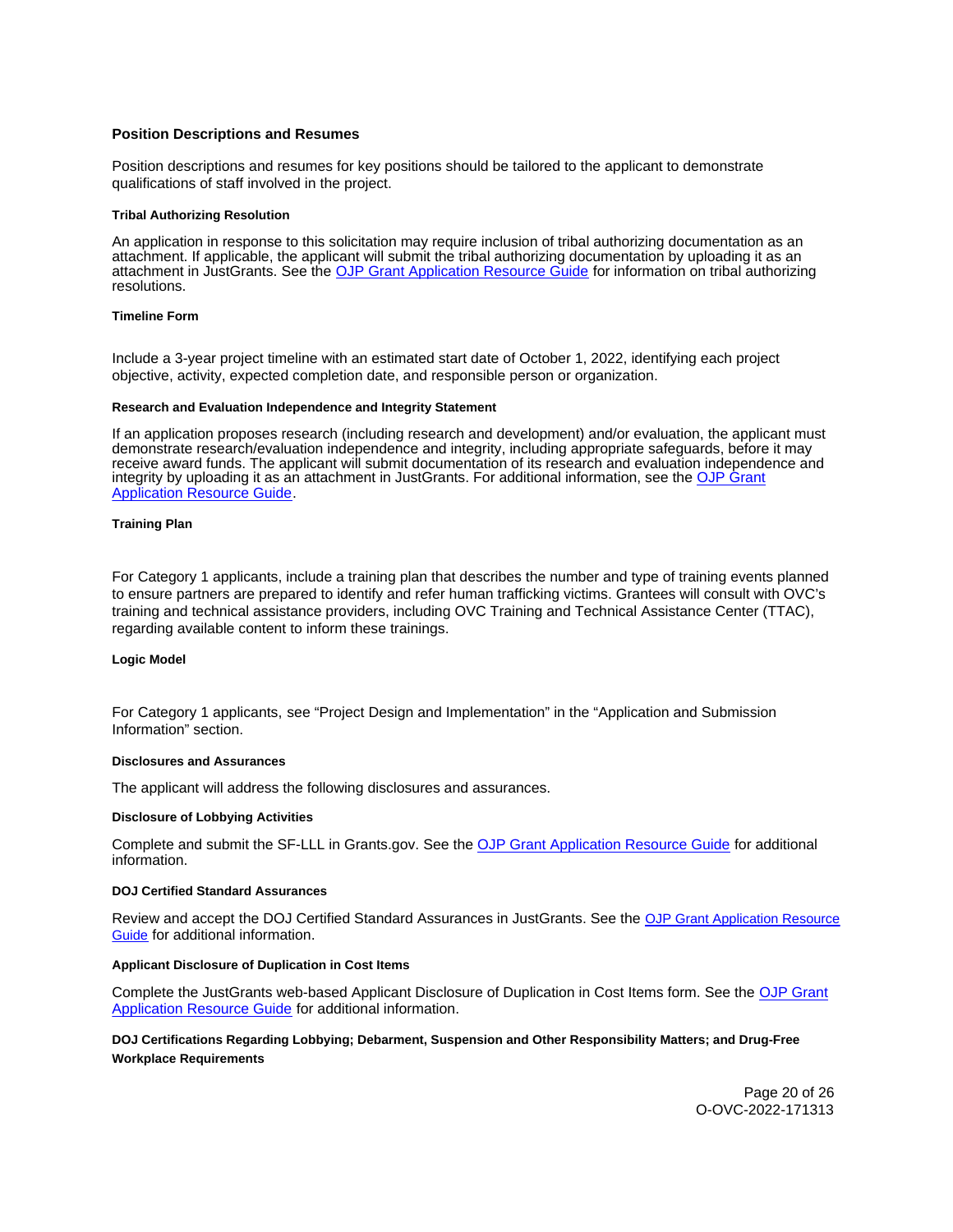<span id="page-20-0"></span>Review and accept the DOJ Certified Certifications Regarding Lobbying; Debarment, Suspension and Other Responsibility Matters; Drug-Free Workplace Requirements; Law Enforcement and Community Policing in JustGrants. See the [OJP Grant Application Resource Guide](https://www.ojp.gov/funding/apply/ojp-grant-application-resource-guide#administrative) for additional information.

## **Applicant Disclosure and Justification – DOJ High Risk Grantees (if applicable)**

If applicable, submit the DOJ High Risk Disclosure and Justification as an attachment in JustGrants. A DOJ High Risk Grantee is an award recipient that has received a DOJ High Risk designation based on a documented history of unsatisfactory performance, financial instability, management system or other internal control deficiencies, or noncompliance with award terms and conditions on prior awards, or is otherwise not responsible. See the [OJP Grant Application Resource Guide](https://www.ojp.gov/funding/apply/ojp-grant-application-resource-guide) for additional information.

## **How to Apply**

Step 1: The applicant must submit the **SF-424** and **SF-LLL** in [Grants.gov](https://Grants.gov) at [https://www.grants.gov/web/grants/register.html.](https://www.grants.gov/web/grants/register.html)

Step 2: The applicant must then submit the **full application,** including attachments, in JustGrants in [JustGrants.usdoj.gov.](https://justicegrants.usdoj.gov/)

For additional information, see the "How to Apply" section in the [OJP Grant Application Resource Guide](https://www.ojp.gov/funding/apply/ojp-grant-application-resource-guide#apply) and the [DOJ Application Submission Checklist.](https://justicegrants.usdoj.gov/sites/g/files/xyckuh296/files/media/document/appln-submission-checklist.pdf)

## **Submission Dates and Time**

The **SF-424 and the SF-LLL** must be submitted in [Grants.gov](https://Grants.gov) by 11:59 p.m. eastern time on June 22, 2022.

The **full application** must be submitted in JustGrants by 8:59 p.m. eastern time on June 29, 2022.

OJP urges applicants to submit their [Grants.gov](https://Grants.gov) and JustGrants submissions prior to the due dates to allow sufficient time to correct errors and resubmit by the submission deadlines if a rejection notification is received. To be considered timely, the **full application** must be submitted in JustGrants by the JustGrants application deadline.

## **Experiencing Unforeseen Technical Issues**

An applicant that experiences unforeseen SAM.gov, [Grants.gov,](https://Grants.gov) or JustGrants technical issues beyond its control that prevent application submission by the deadline, must demonstrate all efforts in requesting technical support in order to submit an application by the deadline. Technical support is available via phone and email to the applicable SAM.gov, [Grants.gov,](https://Grants.gov) or JustGrants support centers or service desks in which an applicant received a ticket number for resolution. If an applicant misses a deadline due to unforeseen technical difficulties, the applicant may request a waiver to submit an application after the deadline. Note: If an applicant does not submit all the required [Grants.gov](https://Grants.gov) forms by the [Grants.gov](https://Grants.gov) deadline, the applicant will not be able to proceed to the JustGrants portion of the application process.

An applicant experiencing technical difficulties with the following systems must contact the associated support desk indicated below to report the technical issue and receive a tracking number:

- [Grants.gov](https://Grants.gov) contact the [Grants.gov Customer Support Hotline](https://www.grants.gov/web/grants/support.html)
- SAM.gov contact the SAM Help Desk (Federal Service Desk)
- JustGrants contact the JustGrants Support Desk at [JustGrants.Support@usdoj.gov](mailto:JustGrants.Support@usdoj.gov) or 833–872–5175

An applicant requesting a waiver to submit a late application must document their request for technical assistance in an email to the OJP Response Center at [grants@ncjrs.gov](mailto:grants@ncjrs.gov) **within 24 hours after the application deadline** to request approval to submit its application after the deadline. If an applicant has technical issues with [Grants.gov,](https://Grants.gov) the applicant must contact the OJP Response Center within 24 hours of the [Grants.gov](https://Grants.gov) deadline to request approval to submit after the deadline. Waiver requests to submit after the submission deadline must: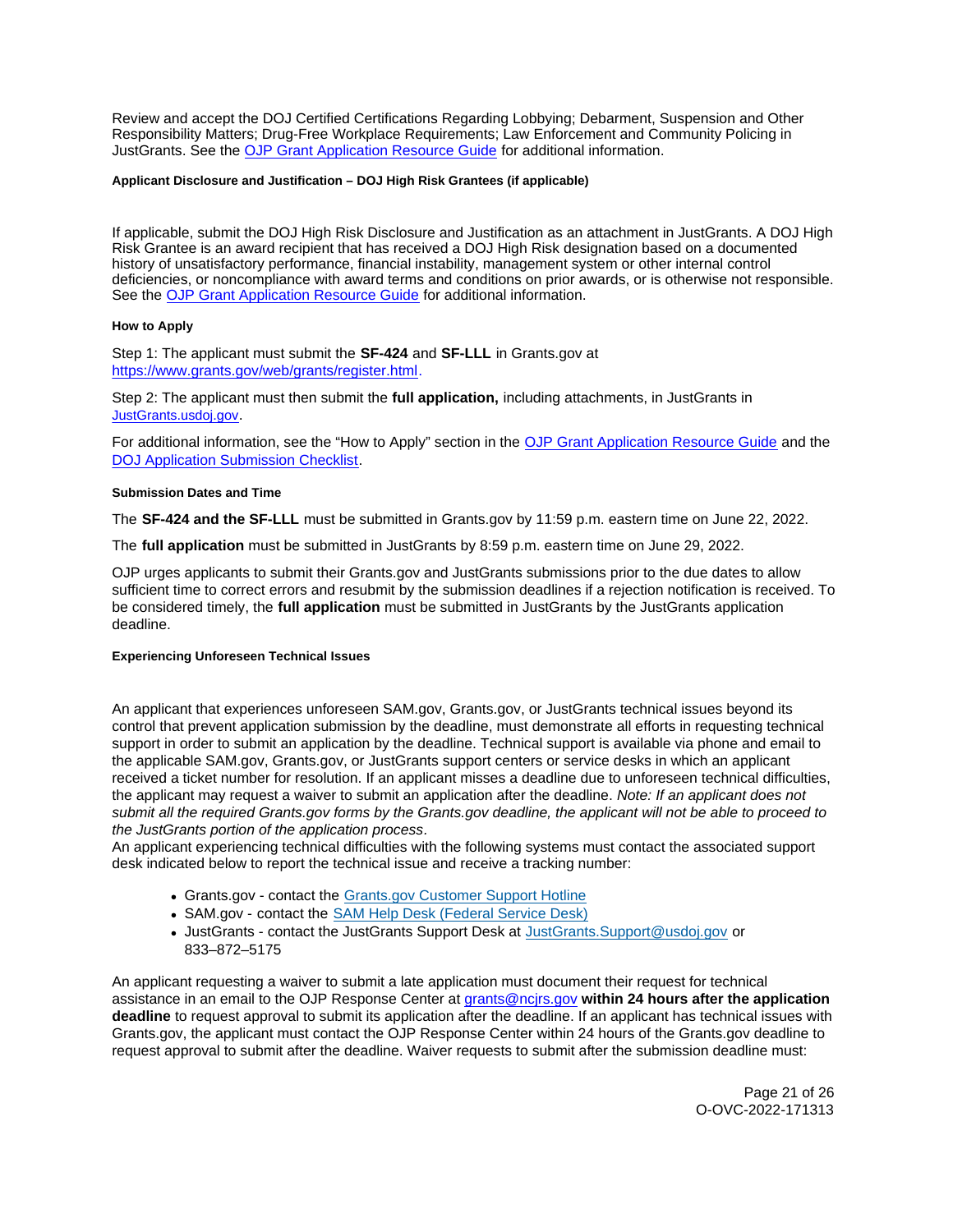- <span id="page-21-0"></span>Describe the technical difficulties experienced;
- Include a timeline of the applicant's submission efforts (e.g., what date and time did the error occur, what date and time was action taken to resolve the issue and resubmit; and what date and time did support representatives respond)
- Include an attachment(s) of the complete grant application and all required documentation and material; and
- Include the applicant's Unique Entity Identifier (UEI) any applicable SAM.gov tracking number(s), [Grants.gov](https://Grants.gov) Help Desk, and JustGrants Support Desk Ticket Numbers.

OJP will review each request for late submission and required supporting documentation and notify the applicant whether the request has been approved or denied. For more details on the waiver process, OJP encourages applicants to review the "Experiencing Unforeseen Technical Issues" section in the [OJP Grant Application](https://www.ojp.gov/funding/apply/ojp-grant-application-resource-guide#experiencing-unforeseen-technical-issues)  [Resource Guide](https://www.ojp.gov/funding/apply/ojp-grant-application-resource-guide#experiencing-unforeseen-technical-issues).

## **Application Review Information**

## **Review Criteria**

## **Merit Review Criteria**

Applications that meet the basic minimum requirements will be evaluated by peer reviewers on how the proposed project/program addresses the following criteria:

- 1. Description of the Issue (10%) evaluate the applicant's understanding of the program/issue to be addressed.
- 2. Project Design and Implementation (35%) evaluate the adequacy of the proposal, including the goals, objectives, timelines, milestones, and deliverables.
- 3. Capabilities and Competencies (30%) evaluate the administrative and technical capacity of the applicant to successfully accomplish the goals and objectives.
- 4. Plan for Collecting the Data Required for this Solicitation's Performance Measures (5%) evaluate the applicant's understanding of the performance data reporting requirements and the plan for collecting the required data.
- 5. Budget (10%) evaluate for completeness, cost effectiveness, and allowability (e.g., reasonable, allocable, and necessary for project activities).
- 6. Letters of Intent and MOUs from project partners (10%) evaluate the strength and commitment of partnerships needed to effectively implement the work

## **Other Review Criteria/Factors**

Other important considerations for OVC include geographic diversity, strategic priorities (specifically including, but not limited to, those priority areas already mentioned), available funding, past performance, and the extent to which the Budget Worksheet and Budget Narrative (web-based form) accurately explain project costs that are reasonable, necessary, and otherwise allowable under federal law and applicable federal cost principles.

#### **Review Process**

Applications submitted under this solicitation that meet the basic minimum requirements, will be evaluated for technical merit by a peer review panel(s) in accordance with OJP peer review policy and procedures using the review criteria listed above.

OJP screens applications to ensure they meet the basic minimum requirements prior to conducting the peer review. Although specific requirements may vary, the following are common requirements applicable to all OJP solicitations:

- The application must be submitted by an eligible type of applicant.
- The application must request funding within programmatic funding constraints (if applicable).
- The application must be responsive to the scope of the solicitation.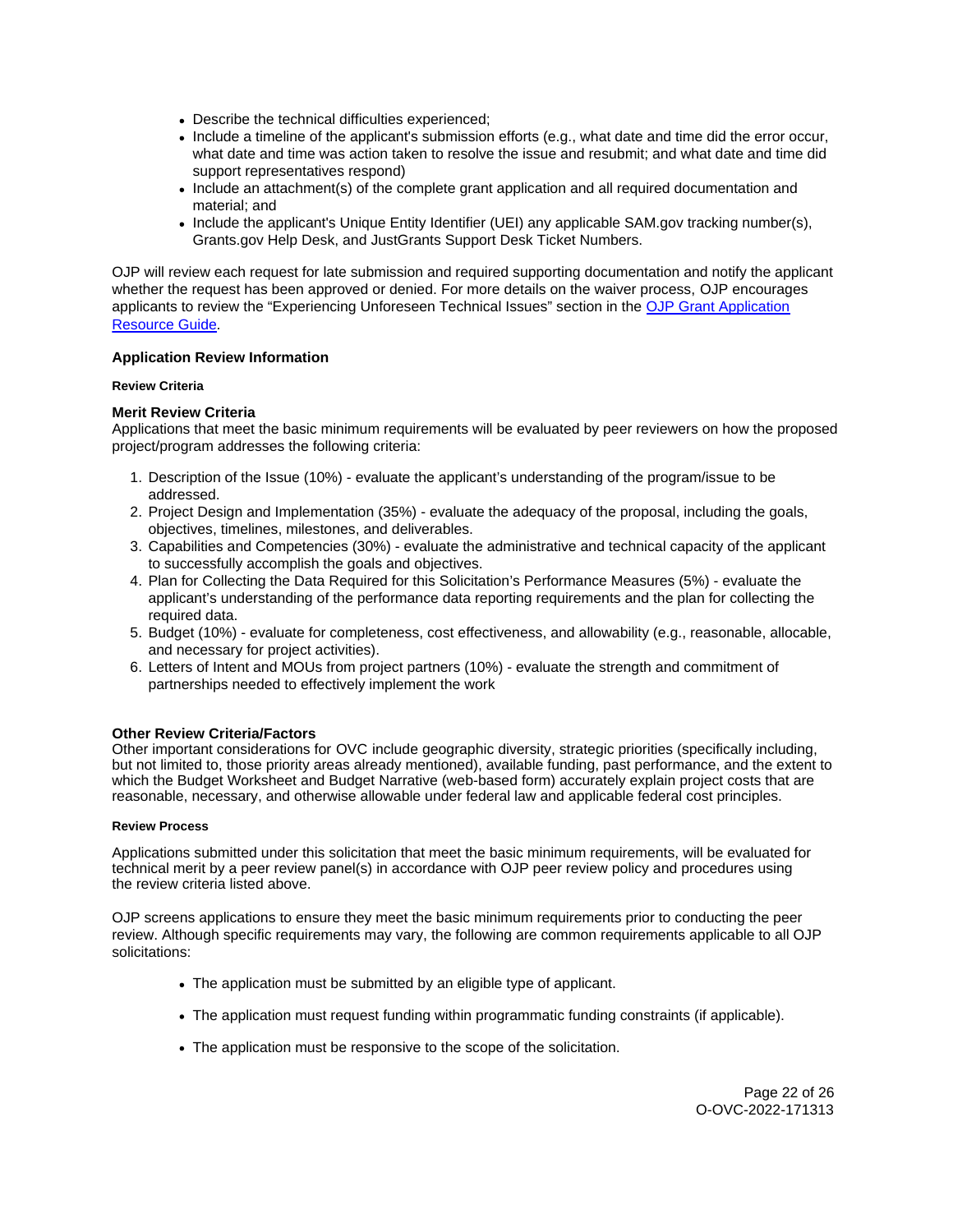• The application must include all items necessary to meet the basic minimum requirements.

<span id="page-22-0"></span>Pursuant to the Part 200 Uniform Requirements, before award decisions are made, OJP also reviews information related to the degree of risk posed by the applicant. Among other things to help assess whether an applicant with one or more prior federal awards has a satisfactory record with respect to performance, integrity, and business ethics, OJP checks whether the applicant is listed in SAM as excluded from receiving a federal award.

In addition, if OJP anticipates that an award will exceed \$250,000 in federal funds, OJP also must review and consider any information about the applicant that appears in the non-public segment of the integrity and performance system accessible through SAM (currently, the Federal Awardee Performance and Integrity Information System, FAPIIS).

**Important note on FAPIIS:** An applicant may review and comment on any information about itself that currently appears in FAPIIS and was entered by a federal awarding agency. OJP will consider such comments by the applicant, in addition to the other information in FAPIIS, in its assessment of the risk posed by the applicant.

Absent explicit statutory authorization or written delegation of authority to the contrary, all final award decisions will be made by the Assistant Attorney General, who may consider not only peer review ratings and OVC recommendations, but also other factors as indicated in this section.

## **Federal Award Administration Information**

#### **Federal Award Notices**

See the [OJP Grant Application Resource Guide](https://www.ojp.gov/funding/apply/ojp-grant-application-resource-guide#federal-award-notices) for information on award notifications and instructions.

## **Administrative, National Policy, and Other Legal Requirements**

If selected for funding, in addition to implementing the funded project consistent with the OJP-approved application, the recipient must comply with all award conditions and all applicable requirements of federal statutes and regulations, including the applicable requirements referred to in the assurances and certifications executed in connection with award acceptance. For additional information on these legal requirements, see the "Administrative, National Policy, and Other Legal Requirements" section in the [OJP Grant Application Resource](https://www.ojp.gov/funding/apply/ojp-grant-application-resource-guide#administrative)  [Guide.](https://www.ojp.gov/funding/apply/ojp-grant-application-resource-guide#administrative)

## **Information Technology (IT) Security Clauses**

An application in response to this solicitation may require inclusion of information related to information technology security. See the [OJP Grant Application Resource Guide](https://www.ojp.gov/funding/apply/ojp-grant-application-resource-guide#information-technology) for information on information technology security.

#### **General Information about Post-Federal Award Reporting Requirements**

In addition to the deliverables described in the "Program Description" section, all award recipients under this solicitation will be required to submit certain reports and data.

Required reports. Award recipients typically must submit quarterly financial reports, semi-annual performance reports, final financial and performance reports, and, if applicable, an annual audit report in accordance with the Part 200 Uniform Requirements or specific award conditions. Future awards and fund drawdowns may be withheld if reports are delinquent. (In appropriate cases, OJP may require additional reports.)

See the [OJP Grant Application Resource Guide](https://www.ojp.gov/funding/Apply/Resources/Grant-App-Resource-Guide.htm) for additional information on specific post-award reporting requirements, including performance measure data.

## **Federal Awarding Agency Contact(s)**

For OJP contact(s), see the solicitation cover page.

For contact information for [Grants.gov](https://Grants.gov), see the solicitation cover page.

For contact information for JustGrants, see the solicitation cover page.

Page 23 of 26 O-OVC-2022-171313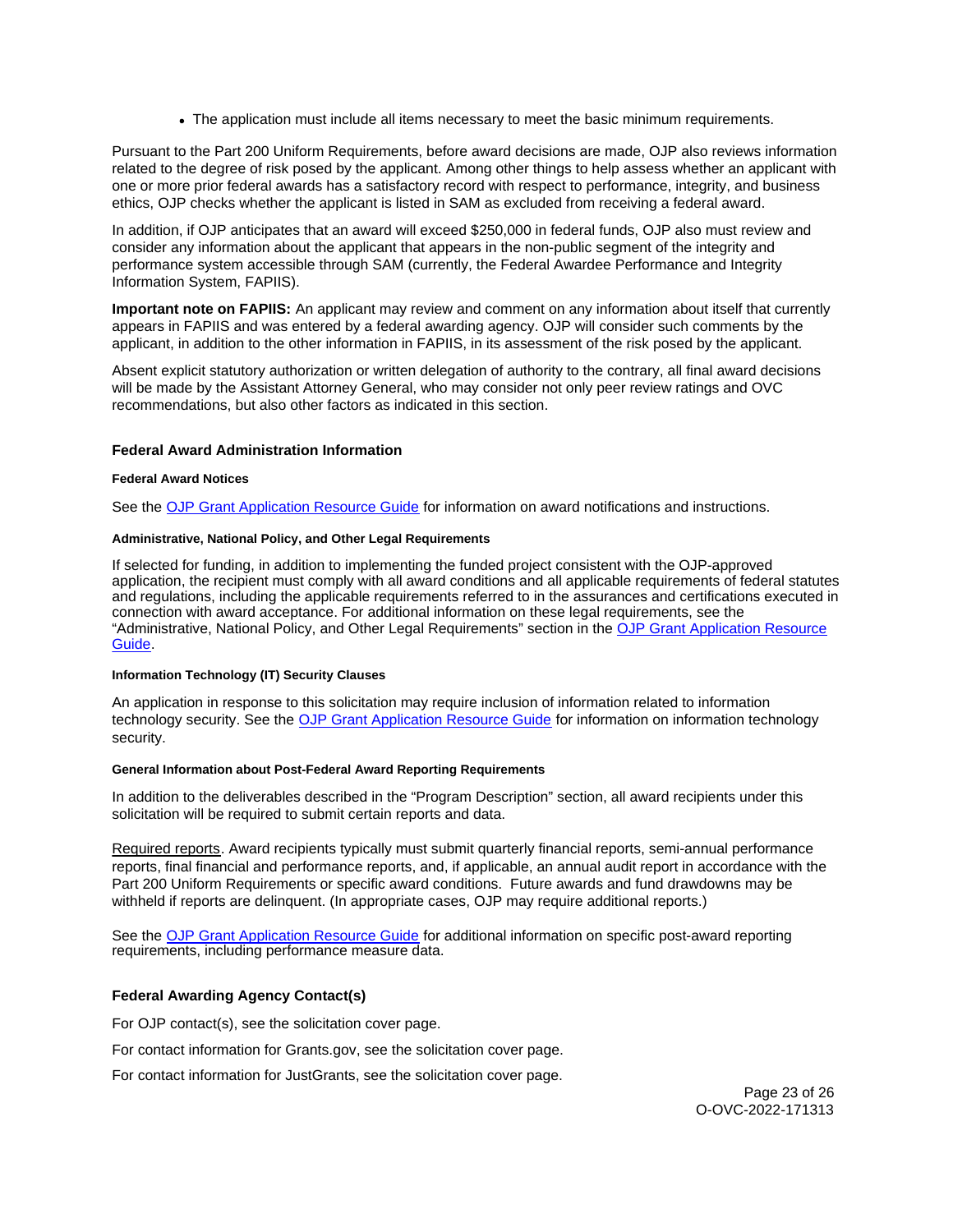## <span id="page-23-0"></span>**Other Information**

#### **Freedom of Information and Privacy Act (5 U.S.C. 552 and 5 U.S.C. 552a)**

See the [OJP Grant Application Resource Guide](https://www.ojp.gov/funding/apply/ojp-grant-application-resource-guide#foia) for information on the Freedom of Information and Privacy Act (5 U.S.C. 552 and 5 U.S.C. 552a).

#### **Provide Feedback to OJP**

See the [OJP Grant Application Resource Guide](https://www.ojp.gov/funding/apply/ojp-grant-application-resource-guide#feedback) for information on how to provide feedback to OJP.

#### **Performance Measures**

To determine performance measure requirements for this solicitation, use the "Human Trafficking Performance Measures Map with Question Sets by Solicitation" document at [https://ovc.ojp.gov/funding/performance](https://ovc.ojp.gov/funding/performance-measures/human-trafficking)[measures/human-trafficking.](https://ovc.ojp.gov/funding/performance-measures/human-trafficking) Locate the solicitation title and fiscal year to see assigned performance measure question sets. Examples of the performance measures questionnaires and related question sets, along with other reporting resources, can be found in the drop-down menu for victim service provider, task force, or training and technical assistance grantees.

#### **Application Checklist**

#### **OVC FY 2022 Improving Outcomes for Child and Youth Victims of Human Trafficking**

This application checklist has been created as an aid in developing an application. The DOJ Application [Submission Checklist](https://justicegrants.usdoj.gov/sites/g/files/xyckuh296/files/media/document/appln-submission-checklist.pdf) is another resource.

#### **What an Applicant Must Do:**

Prior to registering in [Grants.gov](https://Grants.gov):

Confirm your Entity's [System Award Management \(SAM\)](https://sam.gov/SAM/) Registration Information (see [OJP Grant](https://www.ojp.gov/funding/apply/ojp-grant-application-resource-guide#apply)  [Application Resource Guide\)](https://www.ojp.gov/funding/apply/ojp-grant-application-resource-guide#apply)

To register in [Grants.gov](https://Grants.gov):

- Acquire an Authorized Organization Representative (AOR) and a [Grants.gov](https://Grants.gov) username and password (see [OJP Grant Application Resource Guide\)](https://www.ojp.gov/funding/apply/ojp-grant-application-resource-guide#apply)
- Acquire AOR confirmation from the E-Business Point of Contact (E-Biz POC) (see OJP Grant Application [Resource Guide\)](https://www.ojp.gov/funding/apply/ojp-grant-application-resource-guide#apply)

To find the funding opportunity:

- Search for the funding opportunity in [Grants.gov](https://Grants.gov) using the opportunity number, Assistance Listing, or keyword(s)
- Select the correct Competition ID
- Access the funding opportunity and application package (see Step 7 in the [OJP Grant Application Resource](https://www.ojp.gov/funding/apply/ojp-grant-application-resource-guide#apply)  [Guide\)](https://www.ojp.gov/funding/apply/ojp-grant-application-resource-guide#apply)
- Sign up for [Grants.gov](https://Grants.gov) email [notifications](https://www.grants.gov/web/grants/manage-subscriptions.html) (optional) (see [OJP Grant Application Resource Guide\)](https://www.ojp.gov/funding/apply/ojp-grant-application-resource-guide#apply)
- Read Important Notice: Applying for Grants in Grants.gov
- Read OJP policy and guidance on conference approval, planning, and reporting available at [ojp.gov/funding/financialguidedoj/iii-postaward-requirements#6g3y8](https://www.ojp.gov/funding/financialguidedoj/iii-postaward-requirements#6g3y8) (see [OJP Grant Application Resource](https://www.ojp.gov/funding/apply/ojp-grant-application-resource-guide#prior-approval)  [Guide\)](https://www.ojp.gov/funding/apply/ojp-grant-application-resource-guide#prior-approval)

## **Overview of Post-Award Legal Requirements:**

• Review the "Overview of Legal Requirements Generally Applicable to OJP Grants and Cooperative [Agreements - FY 2022 Awards"](https://www.ojp.gov/funding/explore/legal-overview-awards) in the [OJP Funding Resource Center.](https://www.ojp.gov/funding/explore/legal-overview-awards)

**Review Scope Requirement:** 

Page 24 of 26 O-OVC-2022-171313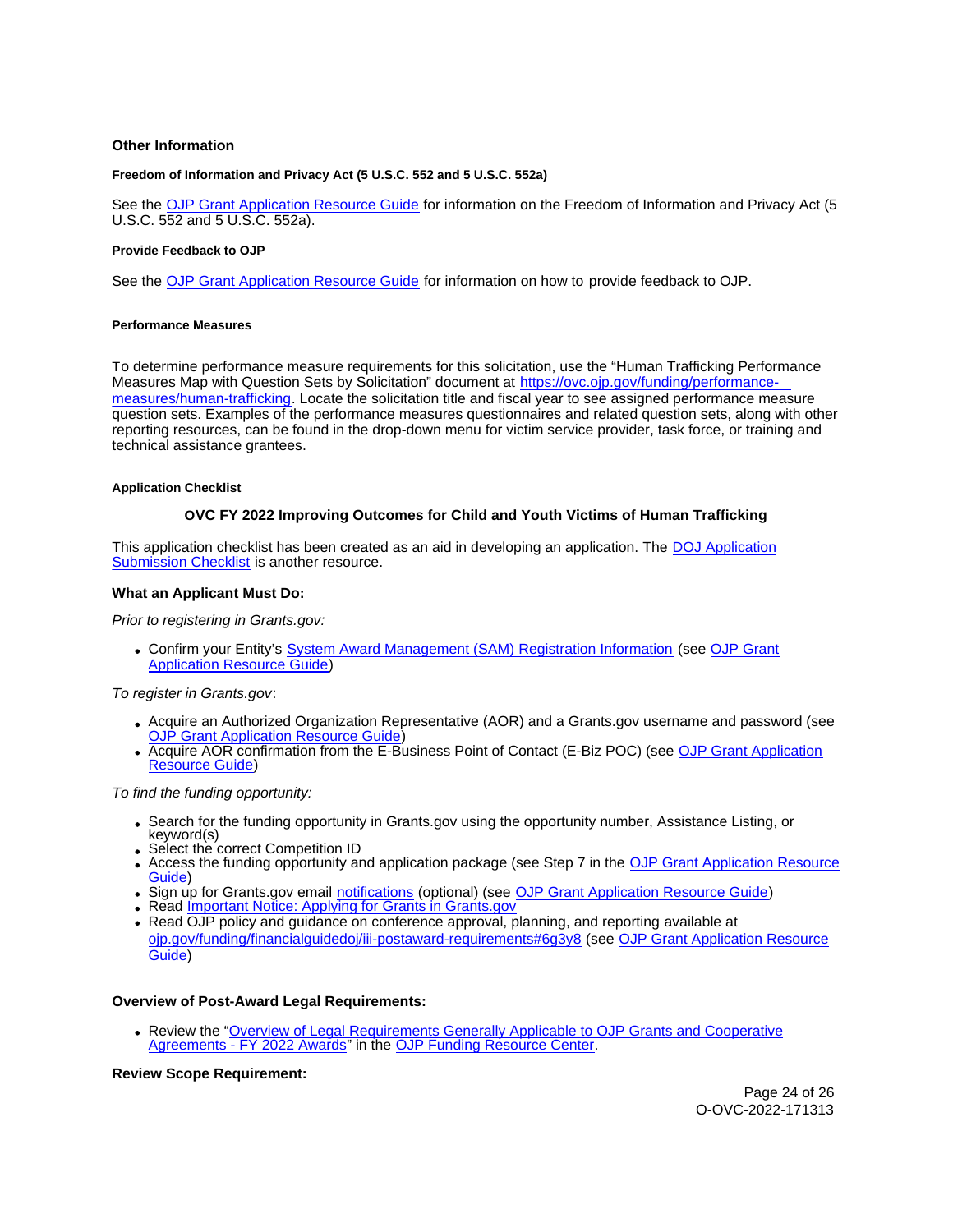The federal amount requested is within the allowable limit(s) of \$1.5 million for Category 1; \$1 million for Category 2.

## **Review Eligibility Requirement:**

Category 1: Statewide or Tribal Jurisdiction-wide Response

- State governments
- Native American tribal governments (Federally recognized)

Category 2: Training and Technical Assistance

- Public and State controlled institutions of higher education
- Nonprofits having a 501(c)(3) status with the IRS, other than institutions of higher education
- For profit organizations other than small businesses
- Small businesses

#### **Prepare to submit the Application for Federal Assistance standard form (SF)-424 and Disclosure of Lobbying Activities form (SF-LLL)**

- Review Information to complete the Application for Federal Assistance (SF-424) in [Grants.gov](https://Grants.gov)<br>• Complete Standard Applicant Information (SF-424 information from Grants.gov)<br>• Submit the SF-424 and SF-LLL in Grants.gov
- 
- 

After the SF-424 and SF-LLL submission in [Grants.gov](https://Grants.gov), receive [Grants.gov](https://Grants.gov) email notifications that:

- Submission has been received in Grants.gov
- Submission has either been successfully validated or rejected with errors (see OJP Grant **[Application Resource Guide\)](https://ojp.gov/funding/Apply/Resources/Grant-App-Resource-Guide.htm)**

If no [Grants.gov](https://Grants.gov) receipt validation, or error notifications are received:

• Contact OVC or [Grants.gov](https://Grants.gov) Customer Support Hotline at 800-518-4726, 606-545-5035, Grants.gov [customer support,](https://www.grants.gov/web/grants/support.html) or [support@grants.gov](mailto:support@grants.gov) regarding technical difficulties (see [OJP Grant Application](https://www.ojp.gov/funding/apply/ojp-grant-application-resource-guide#apply)  [Resource Guide\)](https://www.ojp.gov/funding/apply/ojp-grant-application-resource-guide#apply)

Receive email notification to complete application in JustGrants

Proceed to complete application in JustGrants

## **Content of Application Submission: Critical Application Elements**

The following items are critical application elements required to pass the basic minimum requirements review. If OJP determines that an application does not include the following elements, it will neither proceed to peer review nor receive further consideration.

- Proposal Abstract
- Proposal Narrative
- Budget Worksheet and Budget Narrative (web-based form)

## **Budget and Associated Documentation:**

- Indirect Cost Rate Agreement (if applicable) (see [OJP Grant Application Resource Guide\)](https://ojp.gov/funding/Apply/Resources/Grant-App-Resource-Guide.htm)
- Financial Management and System of Internal Controls Questionnaire (see OJP Grant Application [Resource Guide\)](https://ojp.gov/funding/Apply/Resources/Grant-App-Resource-Guide.htm)
- Disclosure of Process Related to Executive Compensation (see [OJP Grant Application Resource](https://ojp.gov/funding/Apply/Resources/Grant-App-Resource-Guide.htm)  [Guide\)](https://ojp.gov/funding/Apply/Resources/Grant-App-Resource-Guide.htm)

#### **Additional Application Components:**

- Service Partner MOUs, Letters of Intent, and Subcontracts/Subgrants (Category 1 applicants only)
- Position Descriptions and Resumes